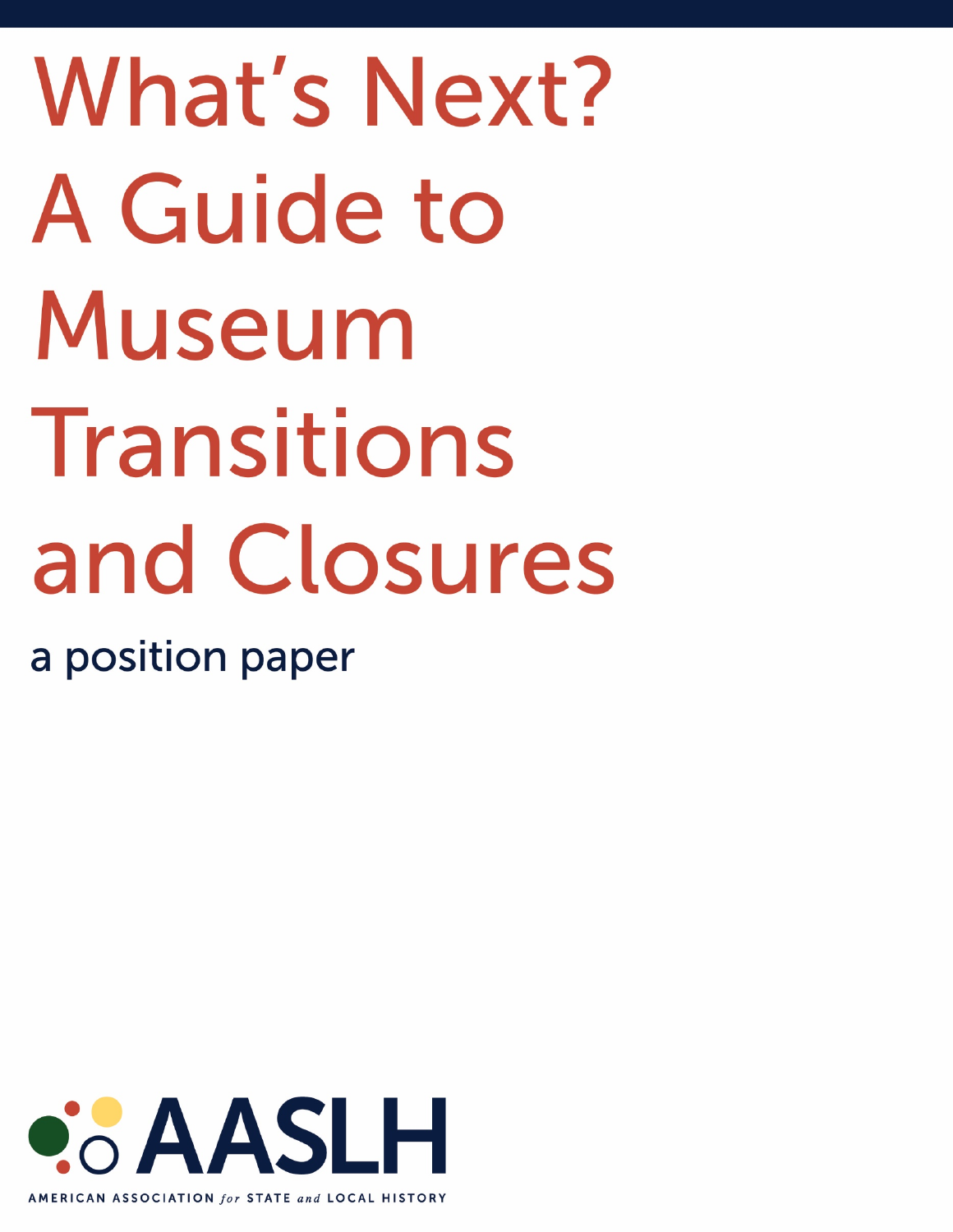#### **Table of Contents**

| 26 |
|----|
|    |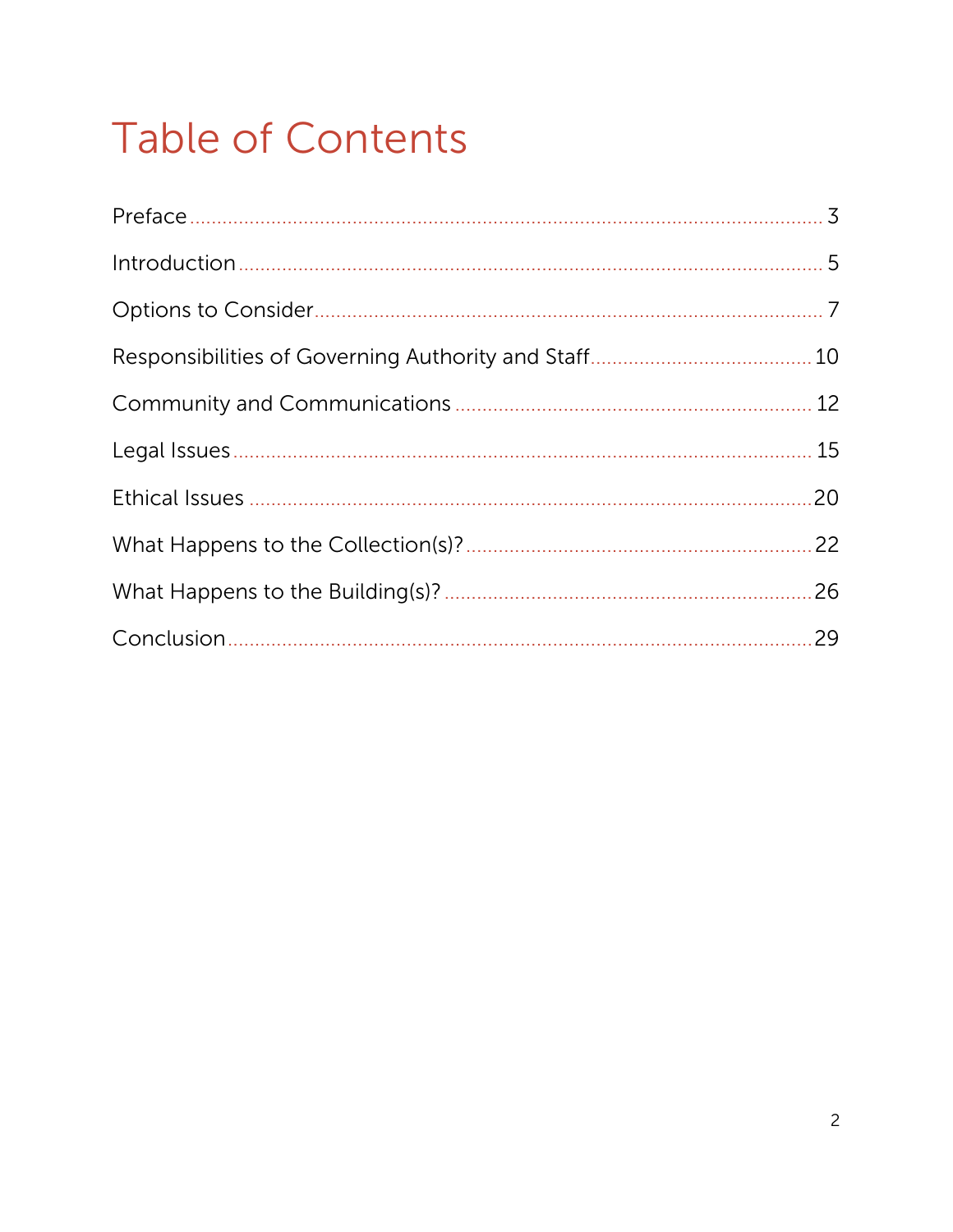## What's Next? A Guide to Museum Transitions and  $Closures<sup>1</sup>$  $Closures<sup>1</sup>$  $Closures<sup>1</sup>$

#### <span id="page-2-0"></span>Preface

One of the many lessons that history teaches us is that change is constant, and that beginnings and endings are frequent. This includes changes, and even endings, for museums, historic houses, and historical societies, too. You may be despairing about the financial struggle that your museum is facing, or have done some careful thinking about your organization's mission and your community's needs, and realized that you need to consider a transition or a closure. This resource introduces the process of closing (or merging, etc.) a history museum. The following sections review the options for transition; consider the responsibilities of governing authorities<sup>[2](#page-2-2)</sup> and staff (and/or volunteers) in the process, as

<span id="page-2-1"></span><sup>&</sup>lt;sup>1</sup> For the purposes of this resource, we are using the term "history museum," but intend that to mean all types of history organizations (house museums, historical societies, etc.). This resource addresses historical organizations with 501(c)3 status, a history-related mission, and a collection of some sort, including some or all of the following: historical objects, library materials, or structures.

<span id="page-2-2"></span> $2$  The governing entity for most private, nonprofit organizations is called a board of directors or board of trustees. For non-traditional history organizations, the governing entity might be a department within city, county, state, federal, or tribal government. It may also be part of a parks agency, corporation, or college or university department.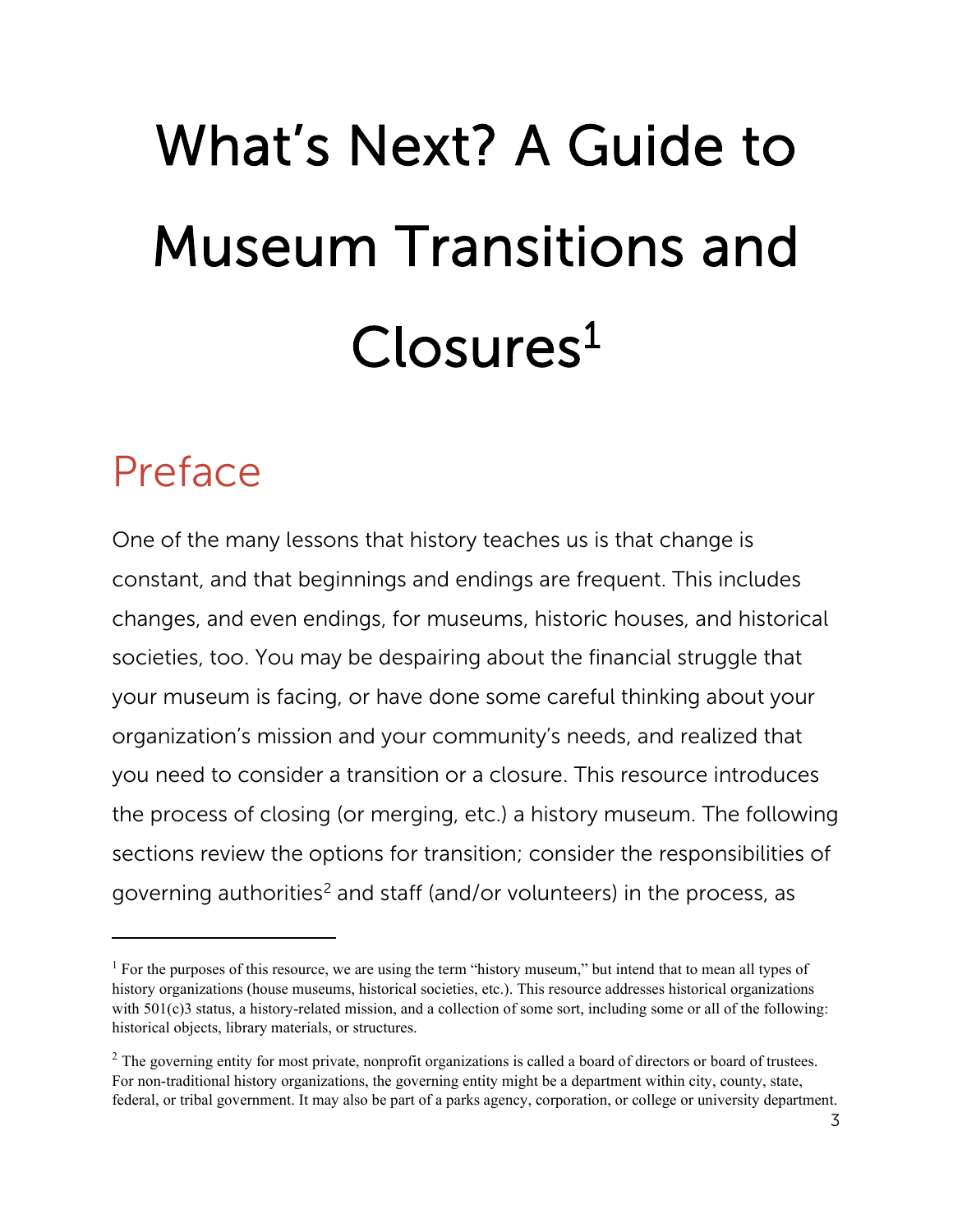well as the process of communicating the impending change to the museum's community; provide an introduction to the legal and ethical issues involved; and offer considerations on how to deal with the museum's collection(s) and building(s). Please note, each state has different laws relating to the closure of a nonprofit organization, so this resource is intended as an overview and a starting place, rather than as a specific checklist. Depending on your particular situation, consultation with experienced legal counsel, an accountant with nonprofit experience, and your state Attorney General may be warranted.

A working group from AASLH, including members of AASLH's Small Museums Affinity Community, Field Services Alliance, and Standards and Ethics Committee, put this resource together in summer 2020, starting with a review of the 2006 version, "When a History Museum Closes." The group incorporated public comments about the previous version, as well as comments from several AASLH affinity communities and public comments on an earlier draft of this resource. We hope this resource provides a useful start to your process as you wrestle with options for your museum.

The term "governing authority" is used throughout this resource to refer to the entity or entities that have ultimate responsibility for an organization.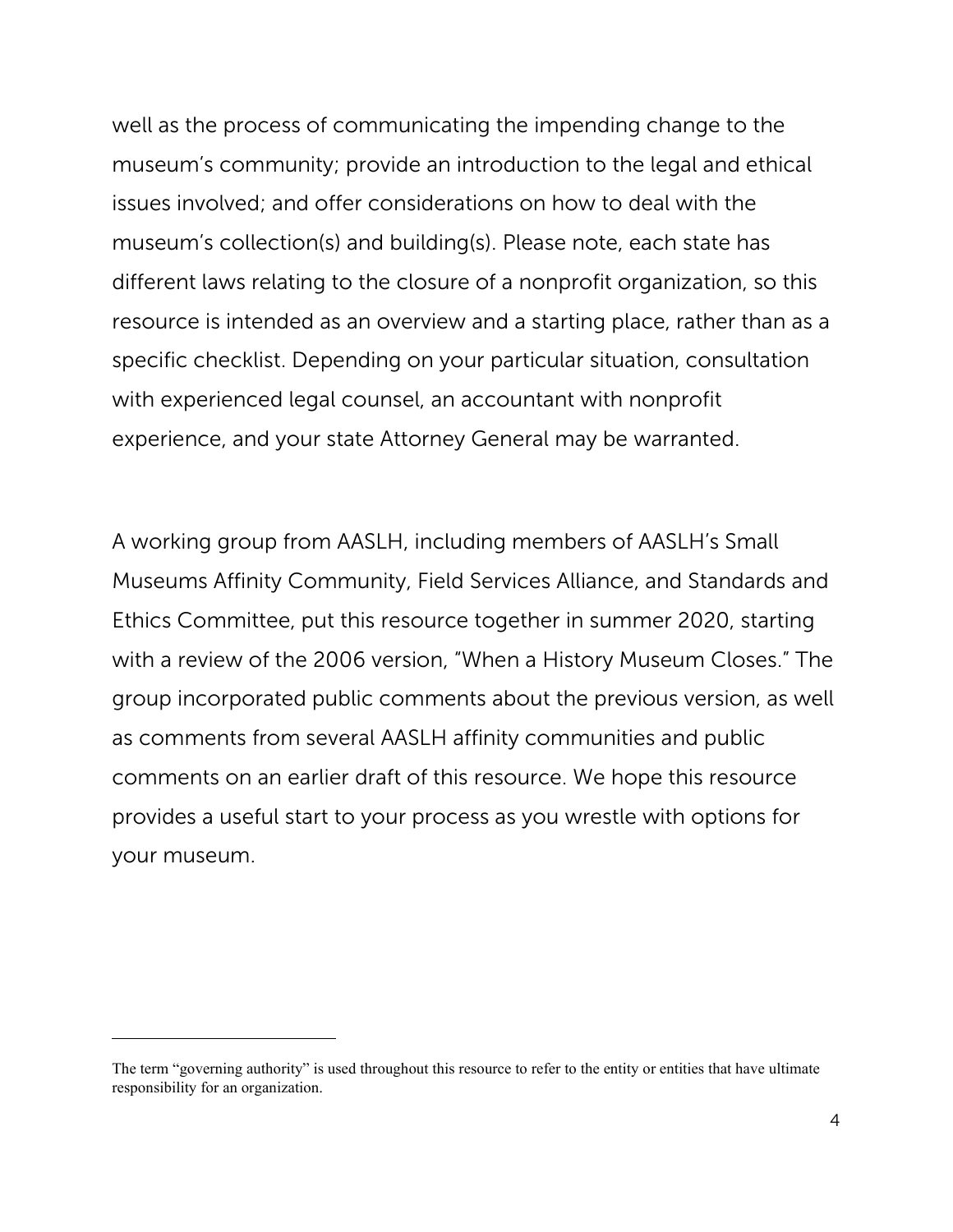#### <span id="page-4-0"></span>Introduction

A history museum may close its doors due to many factors, but that should not imply that it will necessarily cease to exist as a legal entity. While insufficient funding is the most common cause of museum closure, there may be other factors, and these can inform your museum's decision-making process as it closes (or merges with another organization, etc.).

Consider the life cycle of a nonprofit: at numerous points throughout its existence, a nonprofit undergoes thoughtful re-tooling to adapt and stay relevant. $3$  Museums should weigh how they aspire to benefit their community with whether they are benefiting the community. If your museum is struggling to adhere to its mission, it is possible that the museum would better serve the community as something else. A museum may be in decline, and ultimately, crisis, but there are options to merge, consolidate, or repurpose, in addition to closing the doors.<sup>[4](#page-4-2)</sup>

<span id="page-4-1"></span><sup>&</sup>lt;sup>3</sup> For an explanation of the nonprofit life cycle, see Social TrendSpotter, "Where is Your Organization in the Nonprofit Lifecycle? Why All Nonprofits Need This Crucial Piece of the Puzzle," *Medium*, November 14, 2019, [medium.com/@socialtrendspot/where-is-your-organization-in-the-nonprofit-lifecycle-5ecdbac831ce.](mailto:medium.com/@socialtrendspot/where-is-your-organization-in-the-nonprofit-lifecycle-5ecdbac831ce)

<span id="page-4-2"></span><sup>4</sup> For more on these options, see Rachael Cristine Woody, "Museums in Financial Trouble: Sell, Close or Plan a Museum Merger?", *Lucidea*, January 16, 2019[, lucidea.com/blog/museums-in-financial-trouble-sell-close-or-plan-a](https://lucidea.com/blog/museums-in-financial-trouble-sell-close-or-plan-a-museum-merger)[museum-merger.](https://lucidea.com/blog/museums-in-financial-trouble-sell-close-or-plan-a-museum-merger) See also Lee Bruder, "Nonprofit Dissolution: What to Do When Closing the Doors," *Nonprofit Quarterly,* August 18, 2017, [nonprofitquarterly.org/nonprofit-dissolution-what-to-do-when-closing-the-doors.](https://nonprofitquarterly.org/nonprofit-dissolution-what-to-do-when-closing-the-doors/)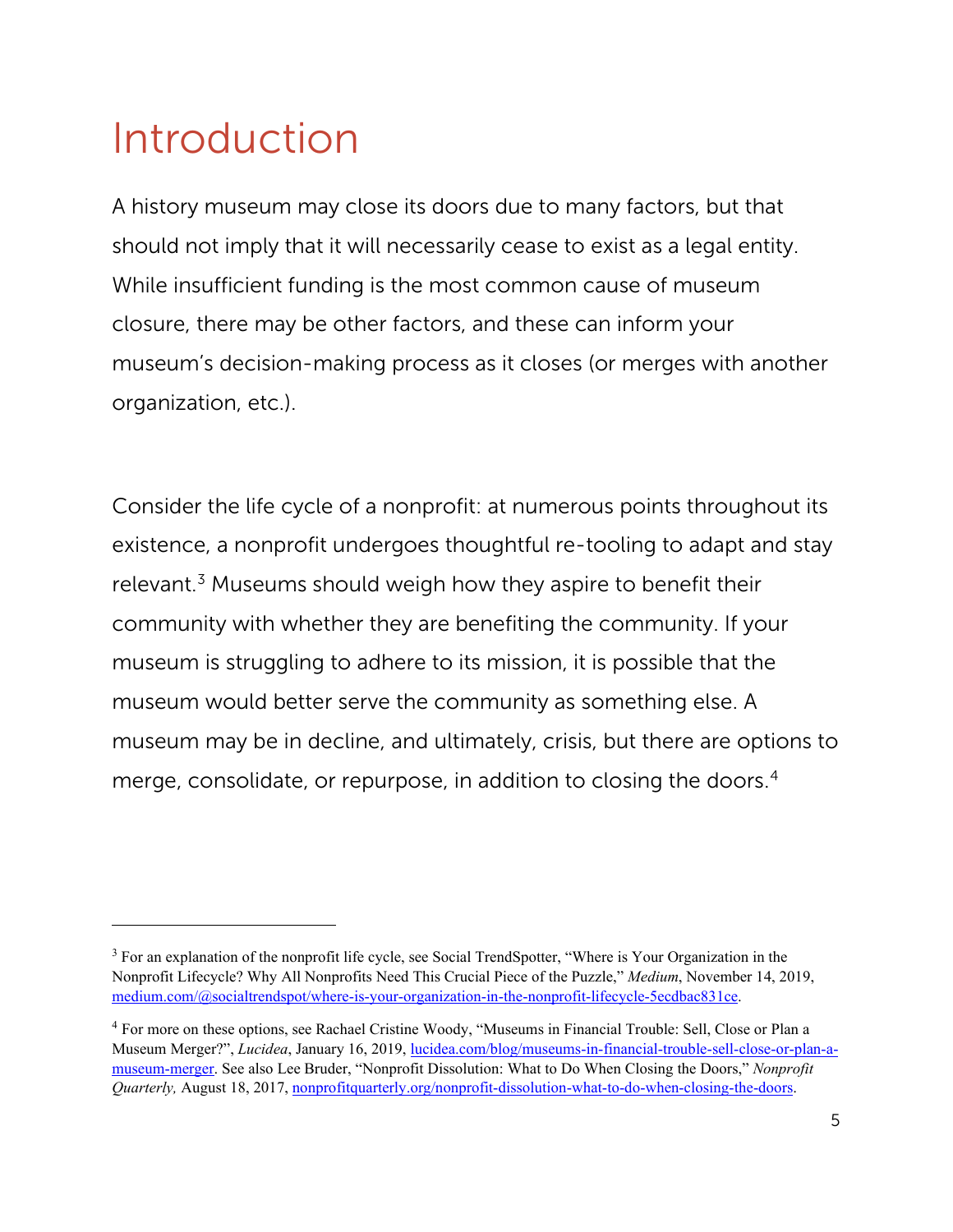Many of these solutions benefit from foresight and planning, which is not possible for every museum, particularly one that is experiencing rapid financial deterioration. However, in all instances, it is important to review your museum's by-laws and policies regarding the management of collections, properties, and endowments. It is also advisable to consult with the museum's attorney and, if warranted, the state Attorney General to ensure any deaccession and disposition of collections materials and funds is handled appropriately.[5](#page-5-0) Does the museum have a dissolution clause in its governing documents?[6](#page-5-1) If so, it needs to be followed. If not, the governing authority should establish and prioritize goals for the dissolution to be clear about what will be achieved by the end of the process. Also keep in mind that there will be costs to closing or pursuing other options for the organization.

Regardless of your decision, it should be made at the earliest point in time after all alternatives have been weighed so as to minimize the adverse impact of running so short of cash as to place the collection in

<span id="page-5-0"></span><sup>&</sup>lt;sup>5</sup> Organizations that operate under territorial or tribal governments should check with their appropriate office about any applicable policies.

<span id="page-5-1"></span> $6$  A dissolution clause provides direction about the disposition of a nonprofit's assets in the event the organization is dissolved. Some places to look for the museum's dissolution clause are: in the organizing document, such as the articles of incorporation or the by-laws (filed with the state at the founding of the organization); on Form 1023, which was filed for federal tax exemption (section  $501(c)$ ) status–the IRS requires a dissolution clause); or, if unable to find a dissolution clause in either of those, state law may control nonprofit dissolution.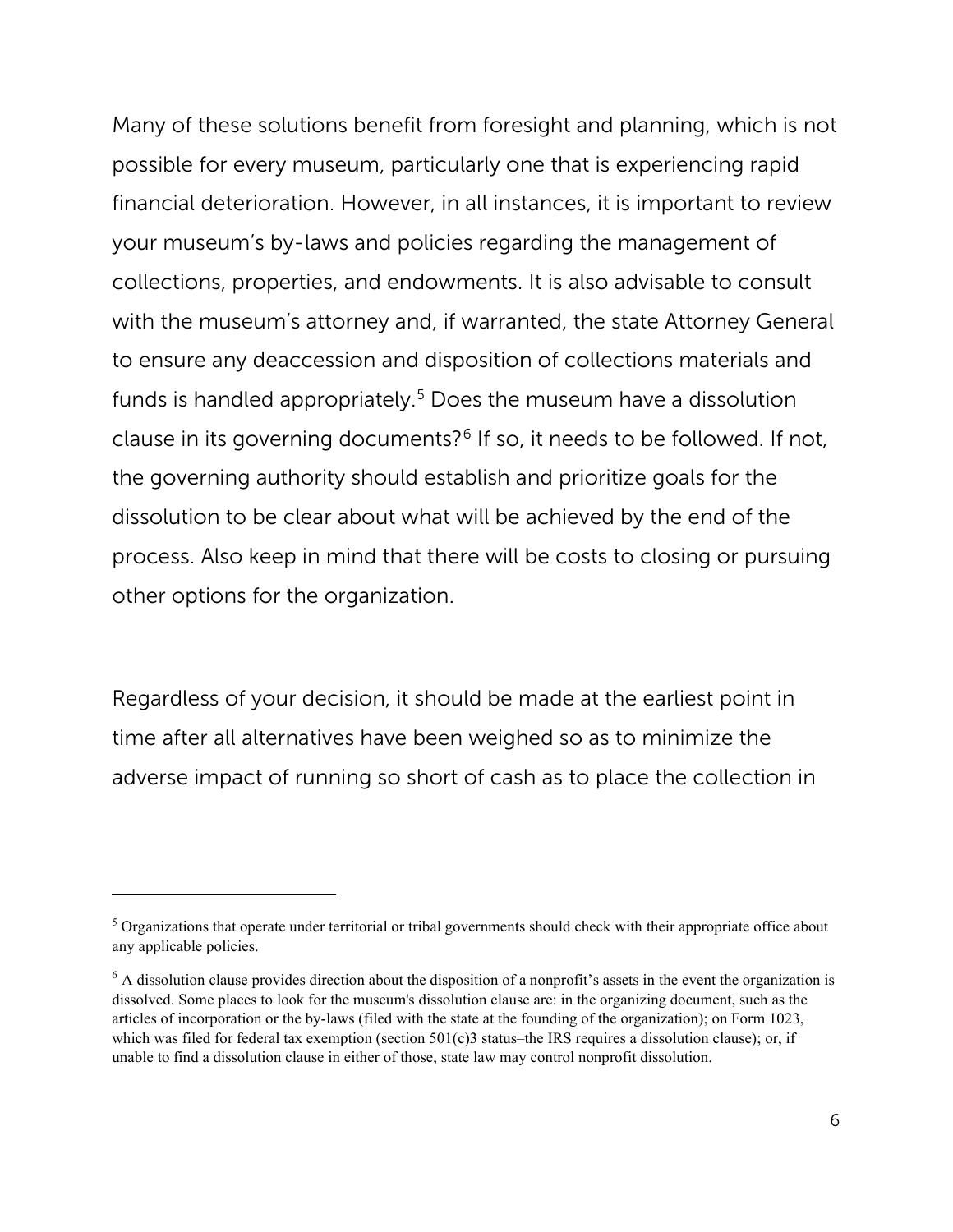jeopardy of creditors.<sup>[7](#page-6-1)</sup> The people involved at all levels of the museum should be considered, too. A history museum cannot abandon its responsibility to act in the public trust. That means recognizing an obligation to protect the collections and other restricted assets and ensuring that they continue to be preserved and made accessible to the public. Decisions should not be made under financial duress without considering the public and the public trust.

#### <span id="page-6-0"></span>Options to Consider

None of the options highlighted here are easy, and several are dependent on state laws as well as the organization's governing documents and internal policies and practices. If the museum is a member of a professional association such as AASLH, ethical codes and best practices may also be relevant.

Mergers, acquisitions, and consolidations between museums tend to be the options that organizations think of first. Can you form a relationship between your museum and another museum or nonprofit organization

<span id="page-6-1"></span><sup>7</sup> Whether collections objects, which are held in trust for the public, can be liquidated to satisfy claims of creditors is an open question that may depend on applicable state statutory and case law. In a judicial dissolution proceeding, a New York court suggested that while restricted assets, including collections objects with donor restrictions, may not be subject to creditors' claims, unrestricted assets may be. See Matter of Friends of Long Island's Heritage, 80 A.D. 3rd 223 (2010).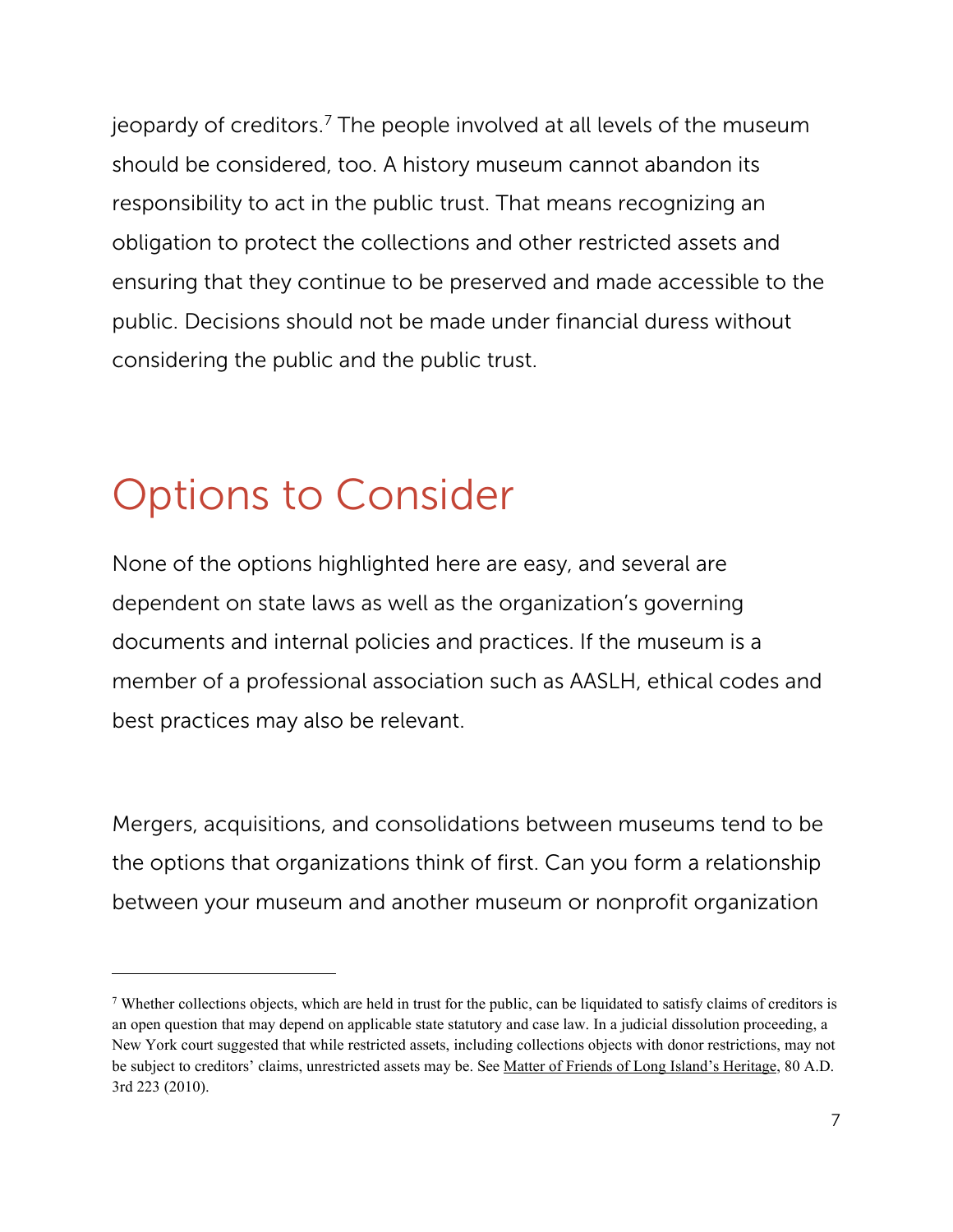that has overlapping or complementary goals? Though the three terms are often used interchangeably, they do in fact have distinct differences which are succinctly outlined by the American Alliance of Museums (AAM).[8](#page-7-0) A merger entails one museum or organization acquiring another museum's assets and liabilities. Acquisition refers to acquiring specific assets only. Consolidations are in a similar vein: two museums join to form a third, separate entity.

For example, the spacious American Civil War Center and the collections-heavy Museum of the Confederacy consolidated recently to form the American Civil War Museum to take advantage of the strengths of both organizations.[9](#page-7-1) The Portland Harbor Museum merged with the Maine Maritime Museum to preserve its collections and further its mission.<sup>[10](#page-7-2)</sup>

While the first impulse may be to combine two history museums, relationships with other nonprofit organizations can also be explored. In Massachusetts, the Trustees of Reservations and the deCordova

<span id="page-7-0"></span><sup>8</sup> Elizabeth Varner, "Restructuring Nonprofit Organizations: Mergers, Acquisitions, Consolidations, Partnerships and Separations," *American Alliance of Museums,* June 2, 2015, [aam-us.org/2015/06/02/restructuring-nonprofit](https://www.aam-us.org/2015/06/02/restructuring-nonprofit-organizations-mergers-acquisitions-consolidations-partnerships-and-separations/)[organizations-mergers-acquisitions-consolidations-partnerships-and-separations.](https://www.aam-us.org/2015/06/02/restructuring-nonprofit-organizations-mergers-acquisitions-consolidations-partnerships-and-separations/)

<span id="page-7-1"></span><sup>&</sup>lt;sup>9</sup> For an overview of this merger, see Andrew M. Davenport, "A New Civil War Museum Speaks Truths in the Former Capital of the Confederacy," *Smithsonian Magazine*, May 2, 2019[, smithsonianmag.com/history/civil-war](https://www.smithsonianmag.com/history/civil-war-museum-speaks-truths-former-capital-of-confederacy-180972085/)[museum-speaks-truths-former-capital-of-confederacy-180972085.](https://www.smithsonianmag.com/history/civil-war-museum-speaks-truths-former-capital-of-confederacy-180972085/)

<span id="page-7-2"></span><sup>10</sup> For more on this merger, see Mark Thompson, "Lessons from a Museum Merger," *American Association for State and Local History*, August 29, 2018[, aaslh.org/lessons-from-a-museum-merger.](https://aaslh.org/lessons-from-a-museum-merger/)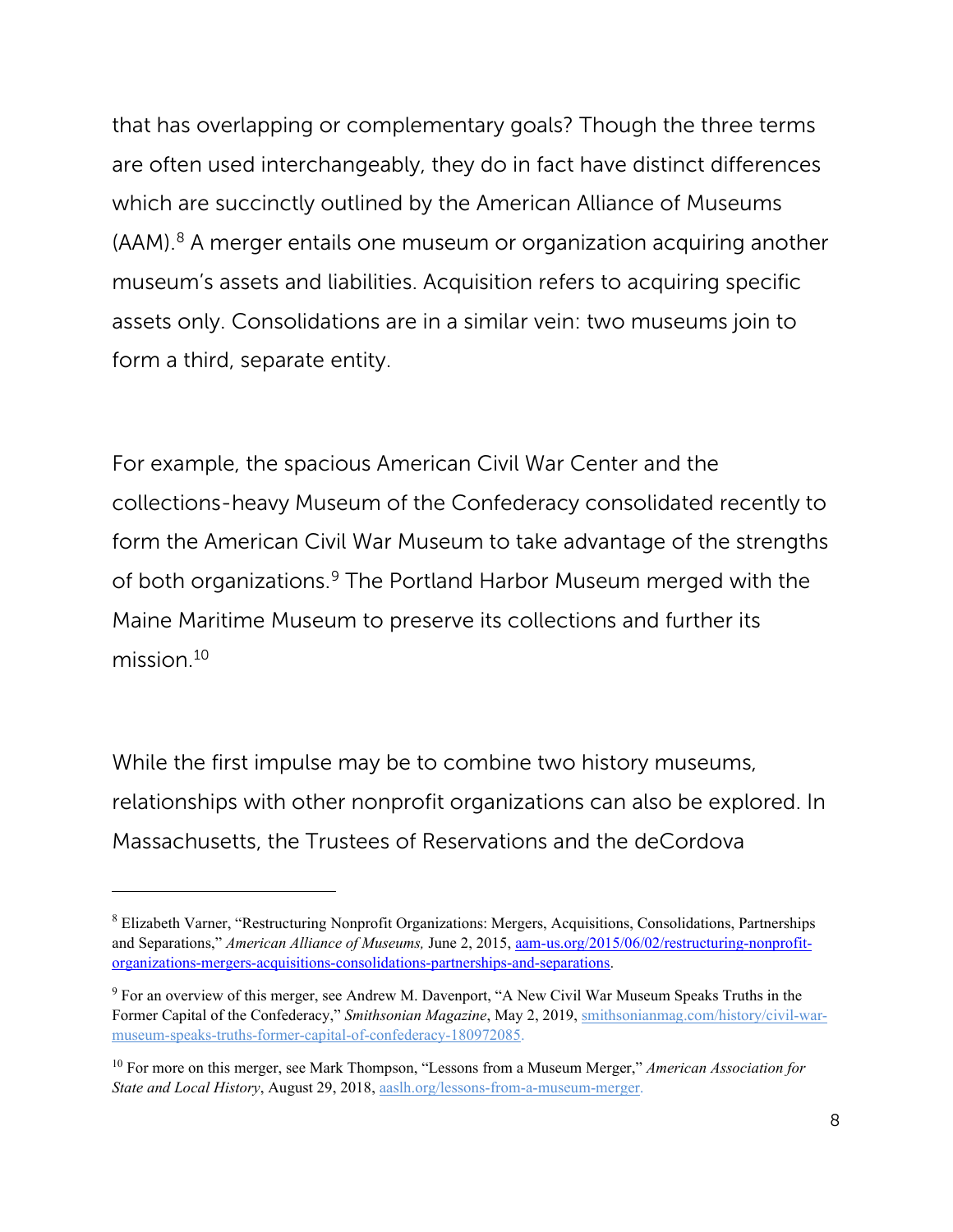Sculpture Park and Museum in Lincoln entered into an agreement that allows the museum to exist as a separate nonprofit, maintained by the Trustees of Reservations.<sup>[11](#page-8-0)</sup> The museum and nonprofit had overlapping missions despite not being two historic sites.

Unfortunately, not all situations are conducive for a museum to form a relationship or partnership with another organization, and other solutions may need to be considered. Although not appropriate for all museums, historic houses in particular could consider options such as changing into a study house or a resident curatorship.[12](#page-8-1) Both of these require relinquishing substantial physical control of the building and any collections in favor of leasing it to another party and offering public access to the property on a more limited basis.

Selling museum property to a private owner can be a source of anguish, but in some circumstances, it is the best decision for the museum. The governing authority of the Joseph Spaulding House in Pawtucket, Rhode Island, sold the historic house to a private buyer after realizing the current model was unsustainable and the house was not serving the

<span id="page-8-0"></span><sup>11</sup> For more on this arrangement, see Gintautas Dumcius, "Trustees, deCordova Museum Merger Okayed*," Boston Business Journal*, March 25, 2019, [bizjournals.com/boston/news/2019/03/25/trustees-decordova-museum-merger](https://www.bizjournals.com/boston/news/2019/03/25/trustees-decordova-museum-merger-okayed.html)[okayed.html.](https://www.bizjournals.com/boston/news/2019/03/25/trustees-decordova-museum-merger-okayed.html)

<span id="page-8-1"></span><sup>12</sup> See "Organizations at Crossroads," *Preserve Rhode Island,* June 16, 2020, [preserveri.org/organizations-at](https://www.preserveri.org/organizations-at-crossroads)[crossroads.](https://www.preserveri.org/organizations-at-crossroads) Another case study of interest is that of Carter's Grove in Williamsburg, Virginia. An internet search turns up a number of news articles about the stages in the process that Colonial Williamsburg followed as it sought to find a new use and, eventually, owner, for the property.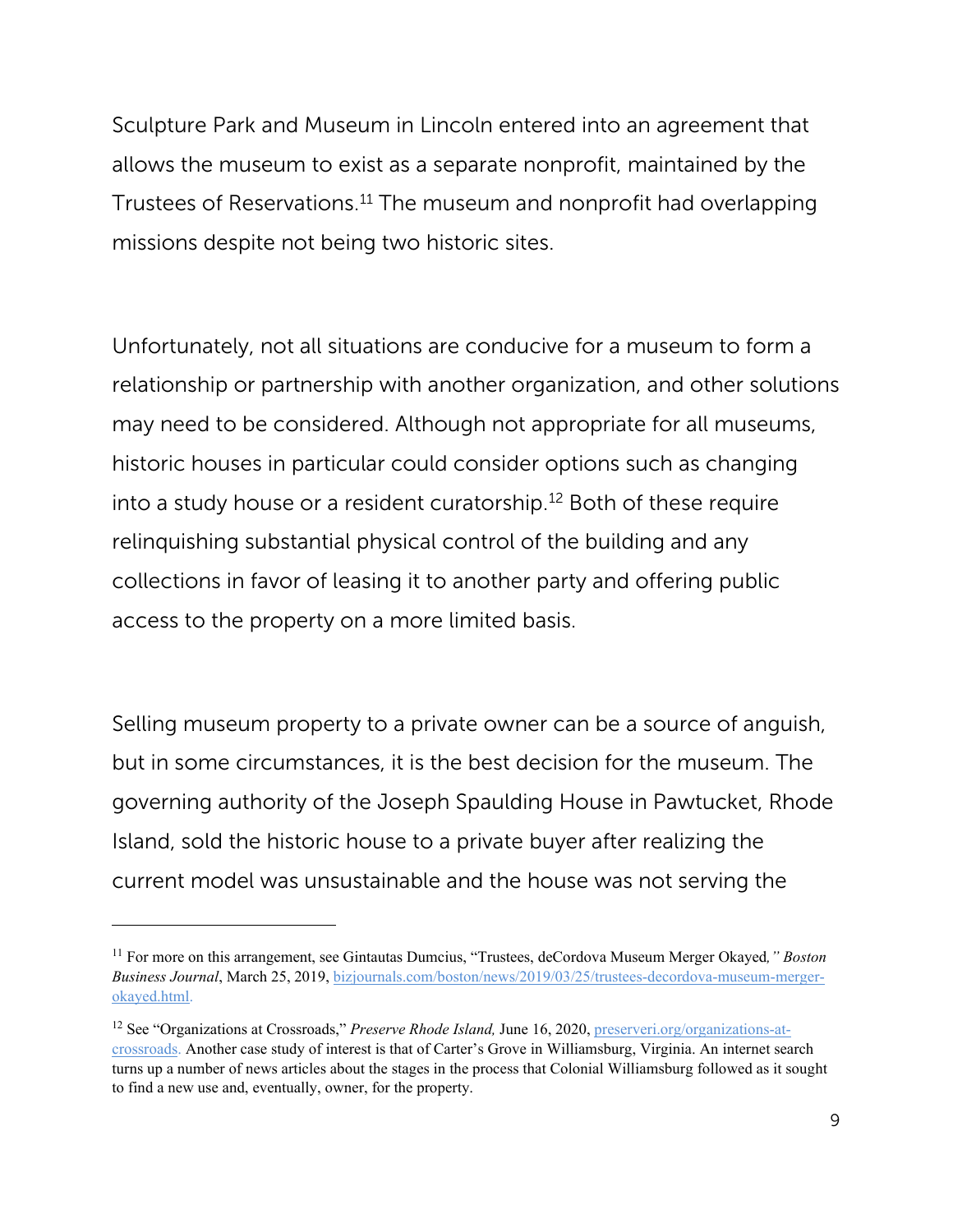community as well as it could.<sup>[13](#page-9-1)</sup> These sales can include easements (a legal agreement and deed restriction that permanently protects a historic property) that can ensure varying levels of preservation depending on how the easements are written.

Examining a multitude of options can ensure that portions of your museum's collections and mission remain central to the community, even if the final product looks different.

### <span id="page-9-0"></span>Responsibilities of Governing Authority and Staff

Once the best options are identified, the decision to close the museum (or to merge or pursue another option) must be approved by the museum's governing authority. This is a decision that relates to all three fiduciary duties of the governing authority:

the duty of care that requires it to ensure prudent use of the museum's assets;

<span id="page-9-1"></span><sup>&</sup>lt;sup>13</sup> See New England Museum Association, "Letting Go of Your Historic House Museum," June 16, 2020, webinar, 01:19:13[, youtube.com/watch?v=VIctiuaNcs0&feature=youtu.be.](https://www.youtube.com/watch?v=VIctiuaNcs0&feature=youtu.be)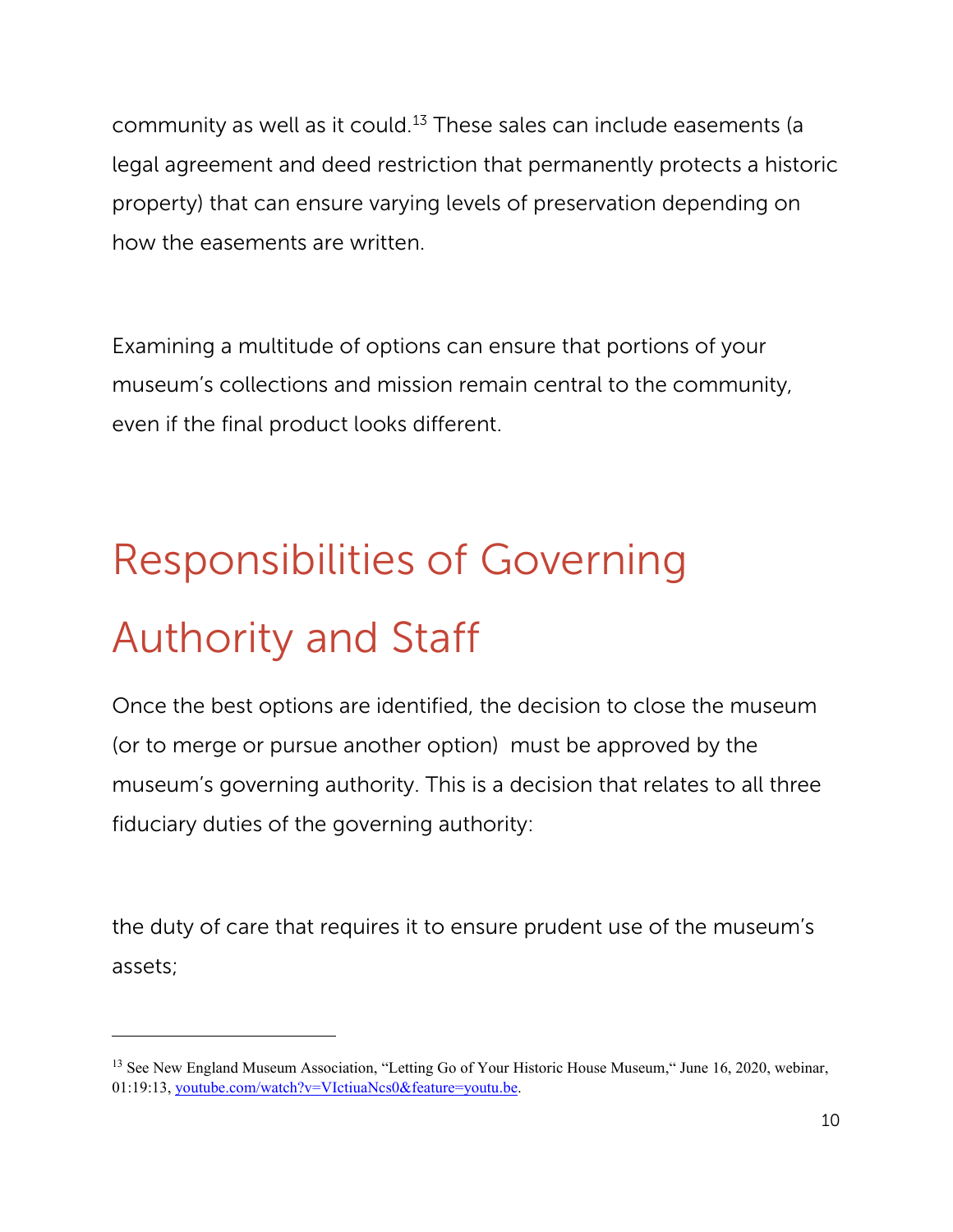the duty of loyalty, requiring the governing authority to make decisions that are in the best interest of the museum; and the duty of obedience, requiring that the governing authority ensure that the museum follow applicable internal museum policies, as well as applicable laws and regulations.

However, the governing authority should not take on this decision without input from staff, volunteers, and its community (see below for more on handling communication with the community). Consulting with an attorney and an accountant early in the process can also be invaluable.

Once the decision has been made, the governing authority, led by its chair or president, needs to follow the rules and process set by the state Attorney General (or by territorial or tribal authority, if applicable) for dissolving or merging a charitable corporation. Much like any project that the museum has pursued, the governing authority and the staff follow their established roles. The governing authority is responsible for making sure that the applicable legal requirements are followed and that the finances are handled appropriately. If the museum has paid staff, provisions should be made to retain appropriate staff through the closure (or merger, etc.) process to handle the details of deaccessioning and disposing of the collection (and passing on accurate records with the collection items) and of disbursing the assets of the organization. Staff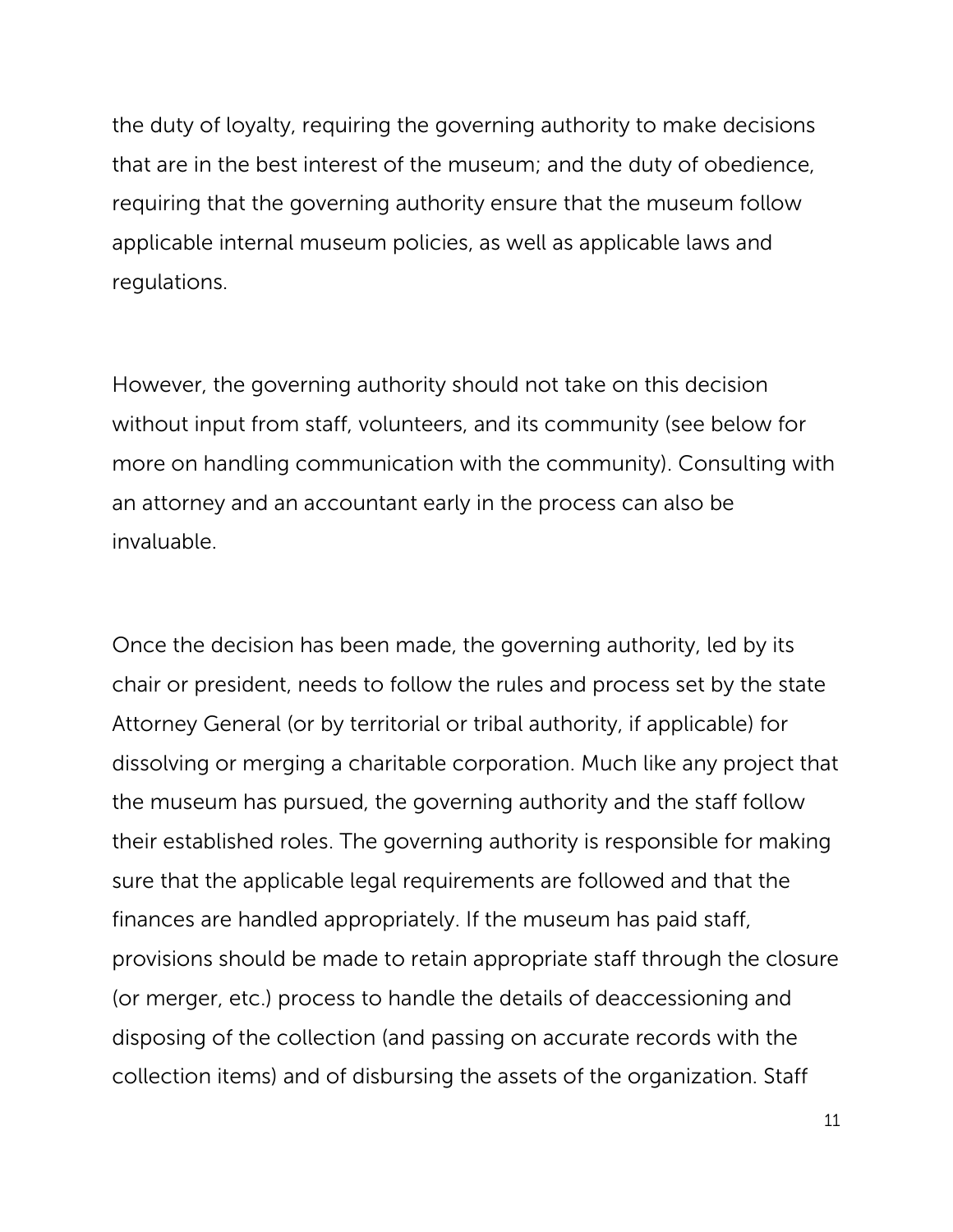can also handle the public relations role, preparing press releases for local media and talking points to help the governing authority's leadership answer questions.

If the museum is entirely volunteer-run, the governing authority will need to be sure that the required tasks concerning the collection, finances/accounting, and public relations are handled by the appropriate people, whether governing authority members or experienced volunteers. If finances permit, the museum may want to consider hiring someone with appropriate experience to oversee some or all of these tasks.

The governing authority should also keep in mind that the closure or change can be an emotional process for staff and volunteers who have worked at the museum. Having a governing authority liaison who checks in with the staff and volunteers periodically could be helpful.

#### <span id="page-11-0"></span>Community and Communications

When a museum undertakes a change that will alter its current organizational structure (whether closure, merger, etc.), staff, governing authority members, and volunteers will feel the impact directly. So will the larger community that includes donors, members, visitors, school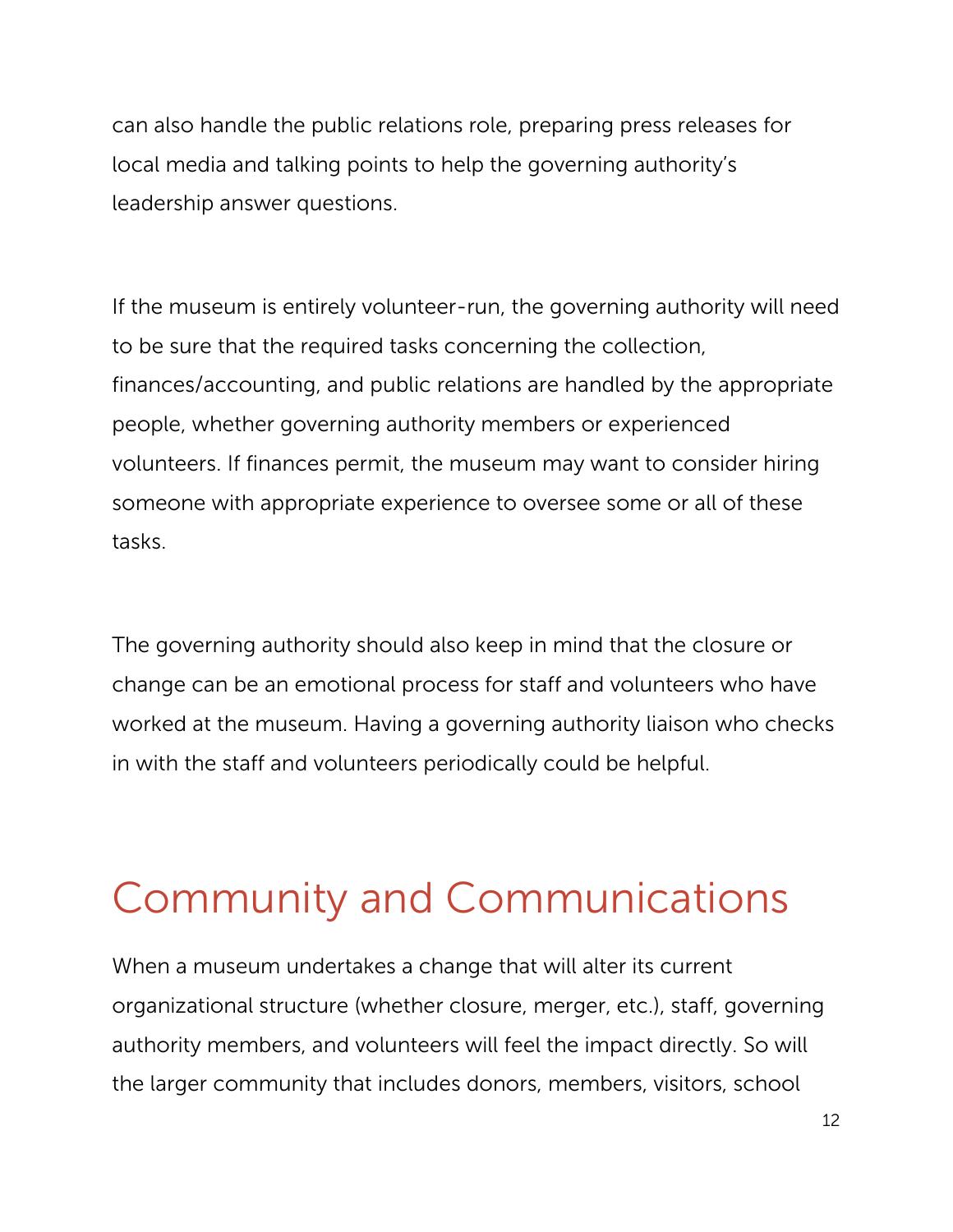groups, neighbors, supporters, ticket holders, contractors, suppliers, and anyone else who has had a relationship with the organization. This will occur no matter how an organization is perceived, regardless if it was beloved or if its closure or merger was long expected. Communicating with the museum's community needs to be handled carefully and clearly.

The stress and burden of dealing with the museum's closure (or merger, etc.) will fall hardest on staff, supporters, and leadership. While there will be governance issues to be resolved, emotional ones will also arise. Any paid staff will be laid off and the loss of income could be devastating. Volunteers may feel a sense of abandonment. Donors may feel betrayed for having donated objects or funds. Leadership designated to oversee organizational change may feel shame or a sense of failure for being unable to keep the organization afloat. Dealing with dissolution can be a lonely task, and rumors may run rampant. If a museum's significant change is sudden or clouded by confusion or a lack of transparency, the museum could lose the confidence of the community and misinformation will have to be dealt with by the skeletal staff and governing authority left behind to oversee the end stages of the organization.

To mitigate these impacts, the museum should act early and communicate clearly when considering dissolution. Museum leadership will have to find the courage to explore the museum's future and to

13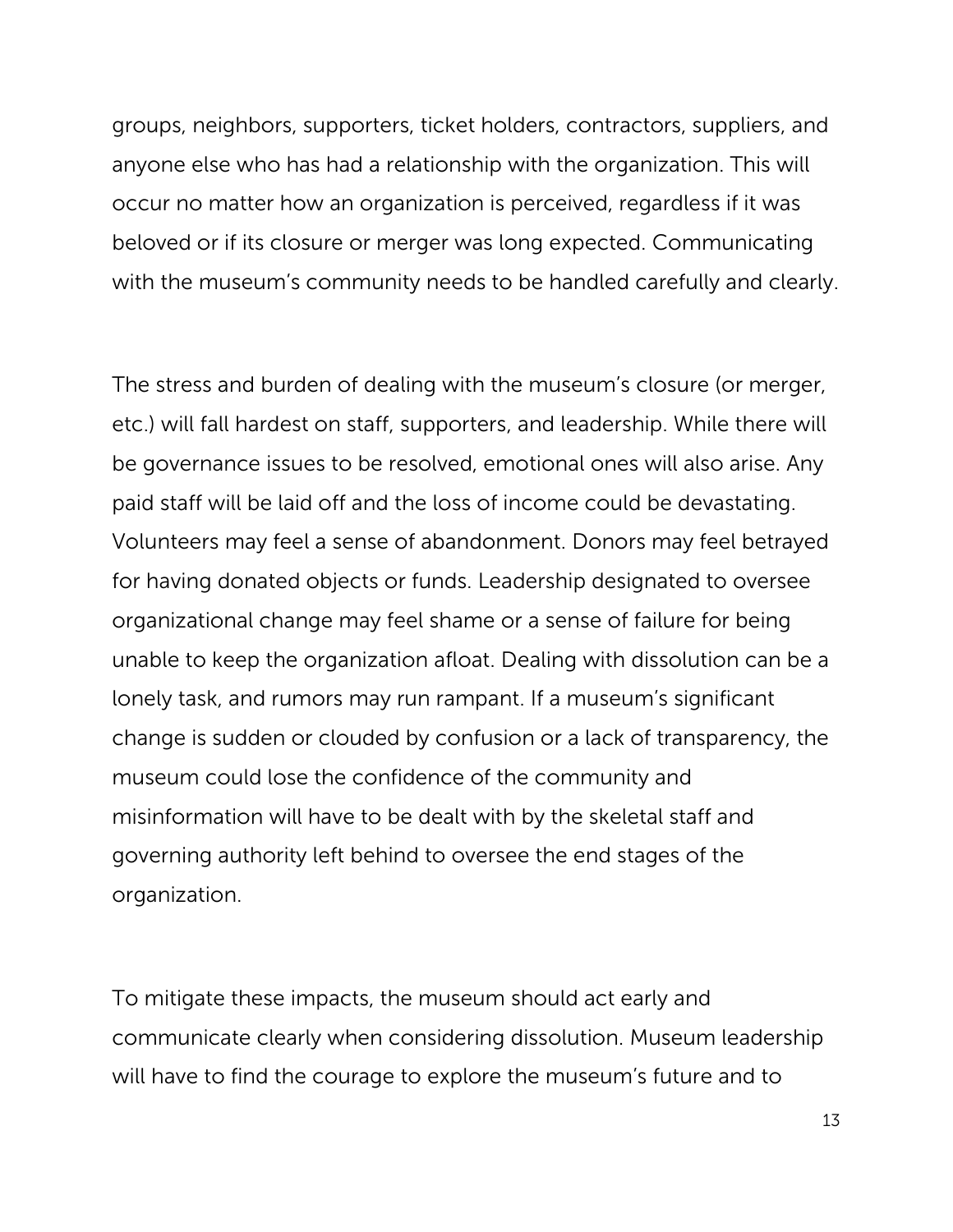ensure that conversations about that future are clear-sighted. Often, the chair/president and the executive director (if there is one) will be the first to realize that the museum needs to cease operations. They are obligated to inform the governing authority as well as the staff (and/or volunteers) of the situation early and then work with both groups toward a dissolution plan.

Once leadership has a plan to dissolve the museum, it should be as transparent as possible about its future with staff, the governing authority, donors, and supporters. It is important to establish a hierarchy of who is notified of the museum's closing. The inner circle of staff, governing authority, volunteers, stakeholders, and long-time supporters of the museum should be notified before news reaches the community at large so they do not feel left out of the final decision.

Developing a communications plan early in the dissolution process will help manage community impact, reaction, and pushback. Crafting a thoughtfully worded announcement of the museum's pending changes will increase transparency about the process, minimize confusion, and help the museum be responsive to its constituents. If the change is a merger with another museum, it will be important to have consistent messaging from each organization. Otherwise, an inconsistent message will create unnecessary confusion and lead to misinformation. A communications plan establishes a list of who is to be notified and when.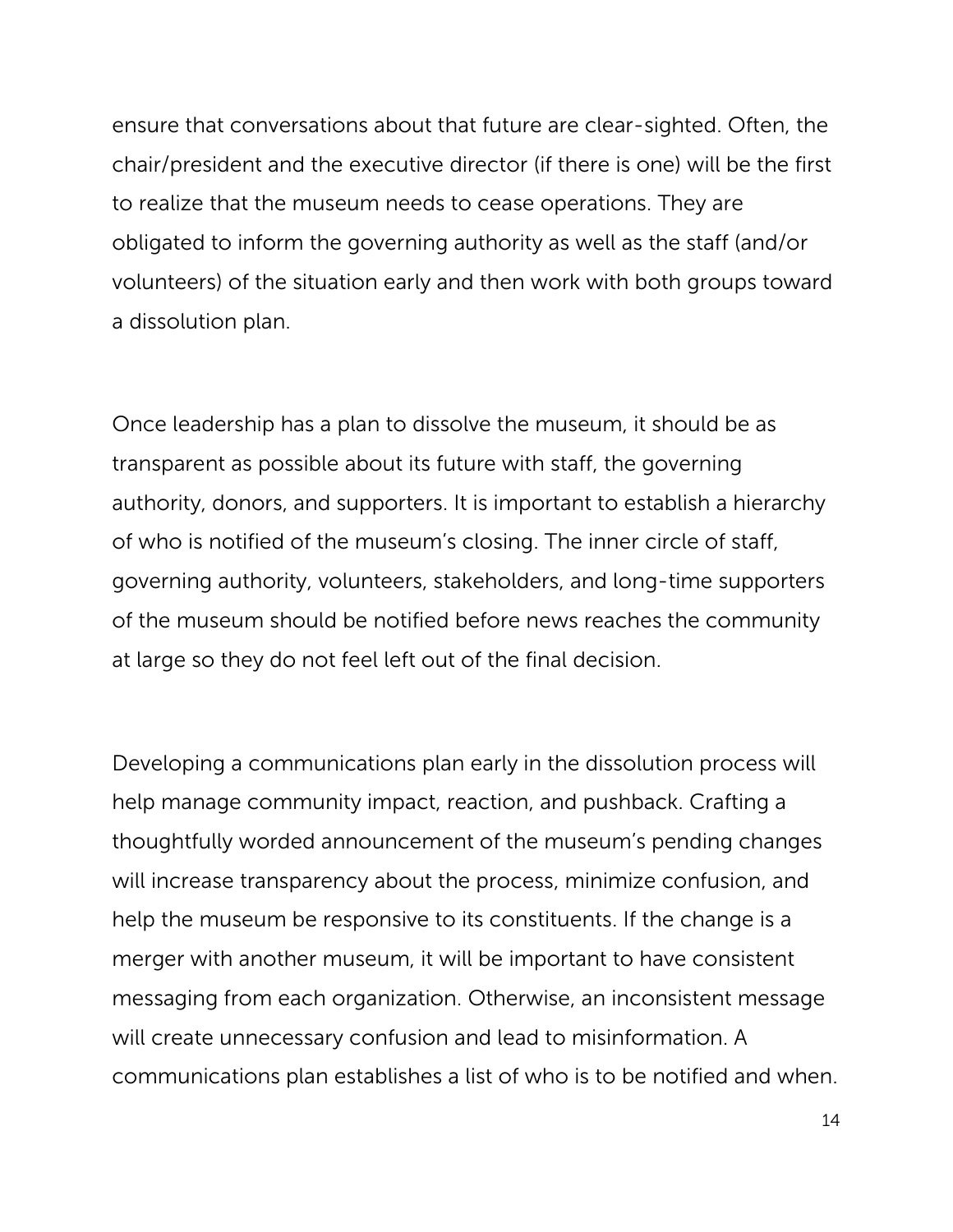Since communications both internally and externally will be a critical element in the dissolution process, a spokesperson should be designated to handle this. By directing inquiries to responsible parties, developing press releases, and providing talking points to staff and board, the spokesperson will minimize misinformation while providing clarity.

Although the dissolution of an organization can be met with sadness, it can also be a time for celebration. While commemorating the end-of-life for an organization may seem maudlin, farewell events can be opportunities to acknowledge the good things the museum did for the community as well as to thank the people who supported it over the years. Honoring accomplishments and legacy can come in a variety of forms with the goal of burnishing a positive and long-lasting memory of the organization.

#### <span id="page-14-0"></span>Legal Issues

There are a number of legal requirements that a museum needs to consider when dissolving its current form and entering the next phase of its life cycle, whether that is merging with another organization or closing its doors entirely.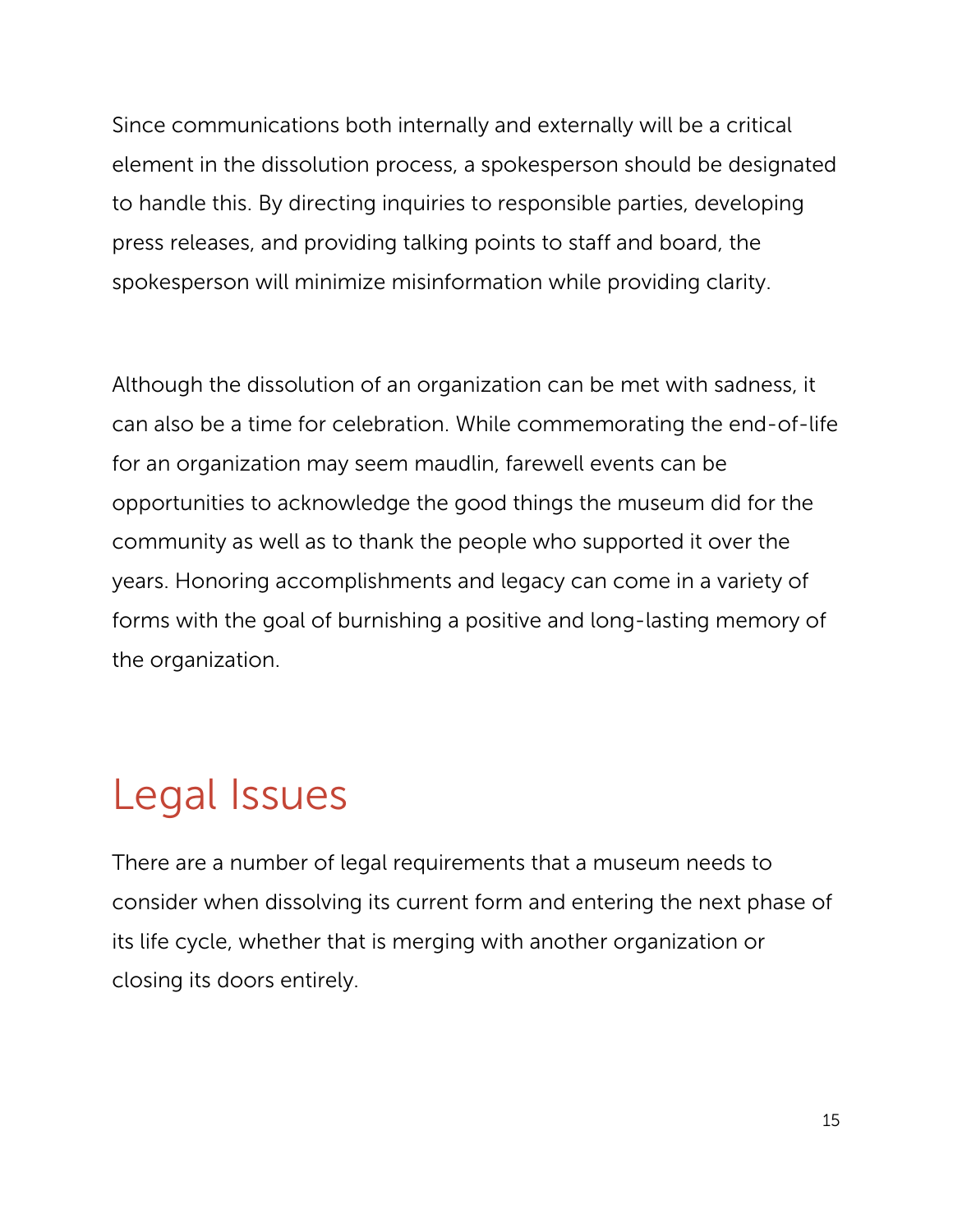The museum's governing authority is ultimately responsible for making the decision to dissolve the organization, whether that be through closure, merger, or otherwise. In making this decision and throughout the process of executing that decision, the fiduciary duties of loyalty, care, and obedience will continue to apply to all actions by members of the governing authority. Essentially, these fiduciary duties require that all members of the governing authority remain loyal to the organization and its mission (even above their personal interests), take proper care of the organization (including its collections, assets, and finances), and remain obedient to the mission, governing documents, and the charitable or educational purpose that informs its tax exempt (Section 501(c)(3)) status. For the members of the governing authority, this means continuing to place the interests of the organization above their own interests and dissolving the organization in a manner consistent with the founding documents, mission, applicable state and local laws, and IRS regulations.

If the museum has a conflict of interest policy in place, adherence to that policy will help to ensure that members of the governing authority are maintaining their fiduciary obligations. Even if the museum does not have a conflict of interest policy, adherence to the fiduciary duties and ethical standards should avoid any conflicts and, ideally, any appearance of conflicts. The conflict of interest policy can (and should) also apply to any staff or others directly involved in the museum, for instance regulating who may take possession of property disposed by the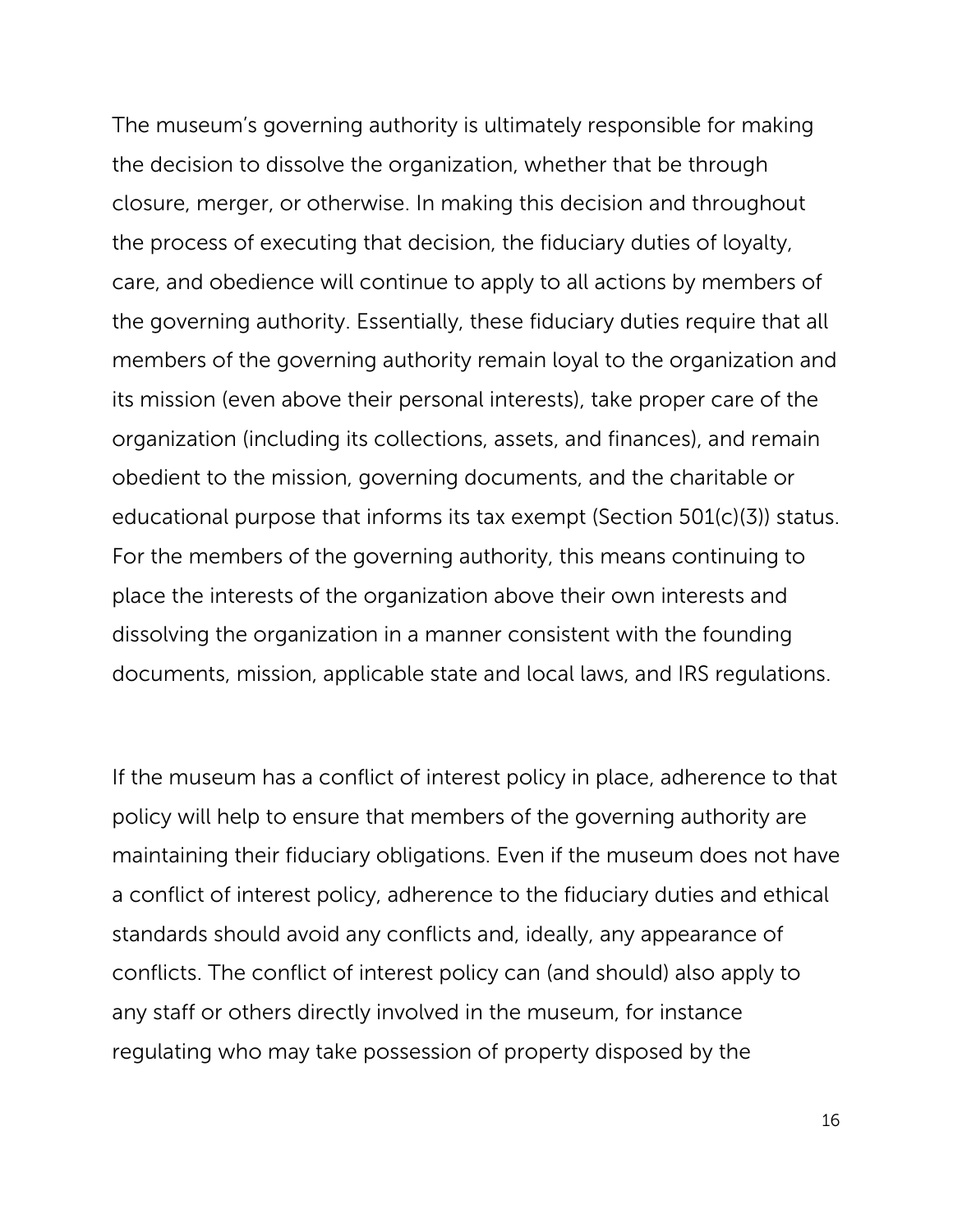museum (collections or otherwise) or enter into contracts to perform services for the museum.

Nonprofit organizations are governed primarily by the laws of their state of incorporation, so providing a clear roadmap on how to dissolve a specific museum is impossible in this resource. Each state's applicable law will be the main source of guidance. In many states, mandatory steps will include a formal vote by the governing authority to approve dissolution, the filing of required documents with appropriate government entities, and completing the "winding up" process of collecting monies owed to the museum, discharging all liabilities (debts), and distributing remaining assets in a manner aligned with the museum's charitable purpose.

In general, supervision of these and other matters falls to your state's Attorney General (AG).<sup>[14](#page-16-0)</sup> The AG is vested with the responsibility of oversight regarding nonprofit charitable organizations within the state. The AG has the power to investigate charitable organizations to ensure that their activities comply with applicable state laws.[15](#page-16-1) The AG also has

<span id="page-16-0"></span><sup>&</sup>lt;sup>14</sup> This discussion of the AG is also applicable in commonwealths and U.S. territories. You can find your AG and their office's contact information on the National Association of Attorneys General website at [naag.org/naag/attorneys-general/whos-my-ag.php.](https://www.naag.org/naag/attorneys-general/whos-my-ag.php) Museums that fall under tribal authority should seek out the appropriate policies and processes under that authority.

<span id="page-16-1"></span><sup>&</sup>lt;sup>15</sup> If the AG believes the organization is not in compliance with those laws, they may bring an action against the organization which will then be decided in a court of law (assuming the parties do not reach a settlement agreement).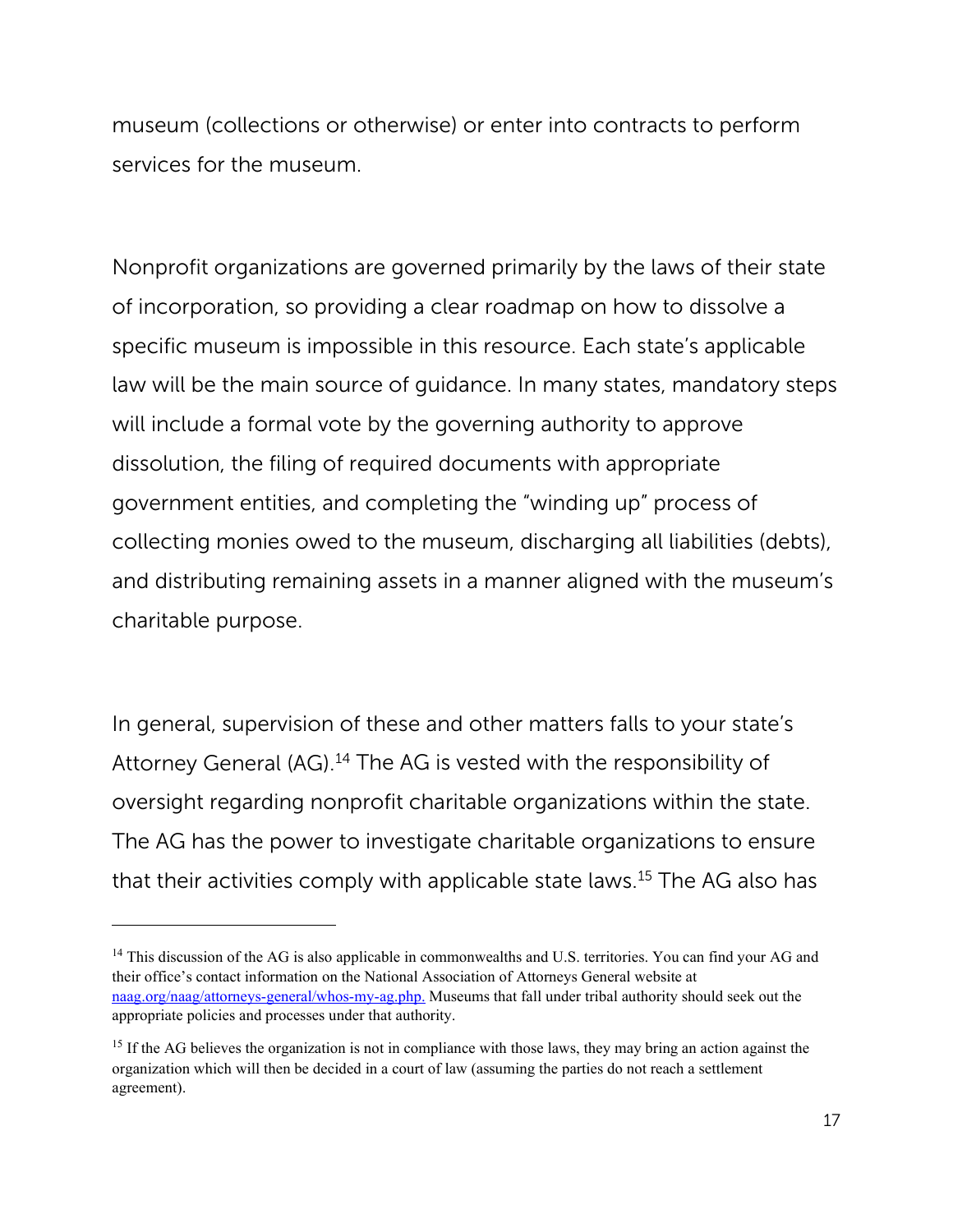the power to oversee charitable trusts or gifts made to the organizations. Finally, the AG has oversight responsibility when a nonprofit charitable organization is going through the dissolution process, ensuring compliance with applicable laws and proper distribution of charitable assets. For these reasons, early, open, and honest communication with the AG can help a museum to ensure it is meeting its legal responsibilities as it winds down its affairs.[16](#page-17-0)

On the federal level, if the organization is recognized as a tax-exempt entity under Section 501(c)(3), there are additional requirements to successfully close the doors. The Internal Revenue Code requires that when a 501(c)(3) organization undergoes a liquidation, dissolution, termination, or substantial contraction of its operations, it must inform the IRS of that termination on its final annual return (the version of the Form 990 required of the organization).<sup>[17](#page-17-1)</sup> In addition to the appropriate Form 990, the IRS will require certain supporting documents (such as the articles of dissolution or merger) and Schedule N (used to detail

<span id="page-17-0"></span><sup>&</sup>lt;sup>16</sup> Some jurisdictions have additional oversight and reporting requirements. For instance, in Pennsylvania, the nonprofit must apply to the Orphans' Court for permission to distribute the nonprofit assets. In New York, a verified petition must be submitted to the courts with required supporting documents unless the nonprofit fails to meet certain financial thresholds. Nolo maintains a website with resources on nonprofit dissolution requirements in all fifty states, available at [nolo.com/legal-encyclopedia/50-state-guide-dissolving-501c3-nonprofit-corporation.](https://www.nolo.com/legal-encyclopedia/50-state-guide-dissolving-501c3-nonprofit-corporation) Another vital resource is the website for your Attorney General. See footnote 14.

<span id="page-17-1"></span><sup>&</sup>lt;sup>17</sup> This will be Form 990-N, Form 990-EZ, or Form 990, depending on the organization's gross receipts and total assets in the final fiscal year. More detailed information is provided by the IRS at [irs.gov/charities-non](https://www.irs.gov/charities-non-profits/termination-of-an-exempt-organization)[profits/termination-of-an-exempt-organization.](https://www.irs.gov/charities-non-profits/termination-of-an-exempt-organization)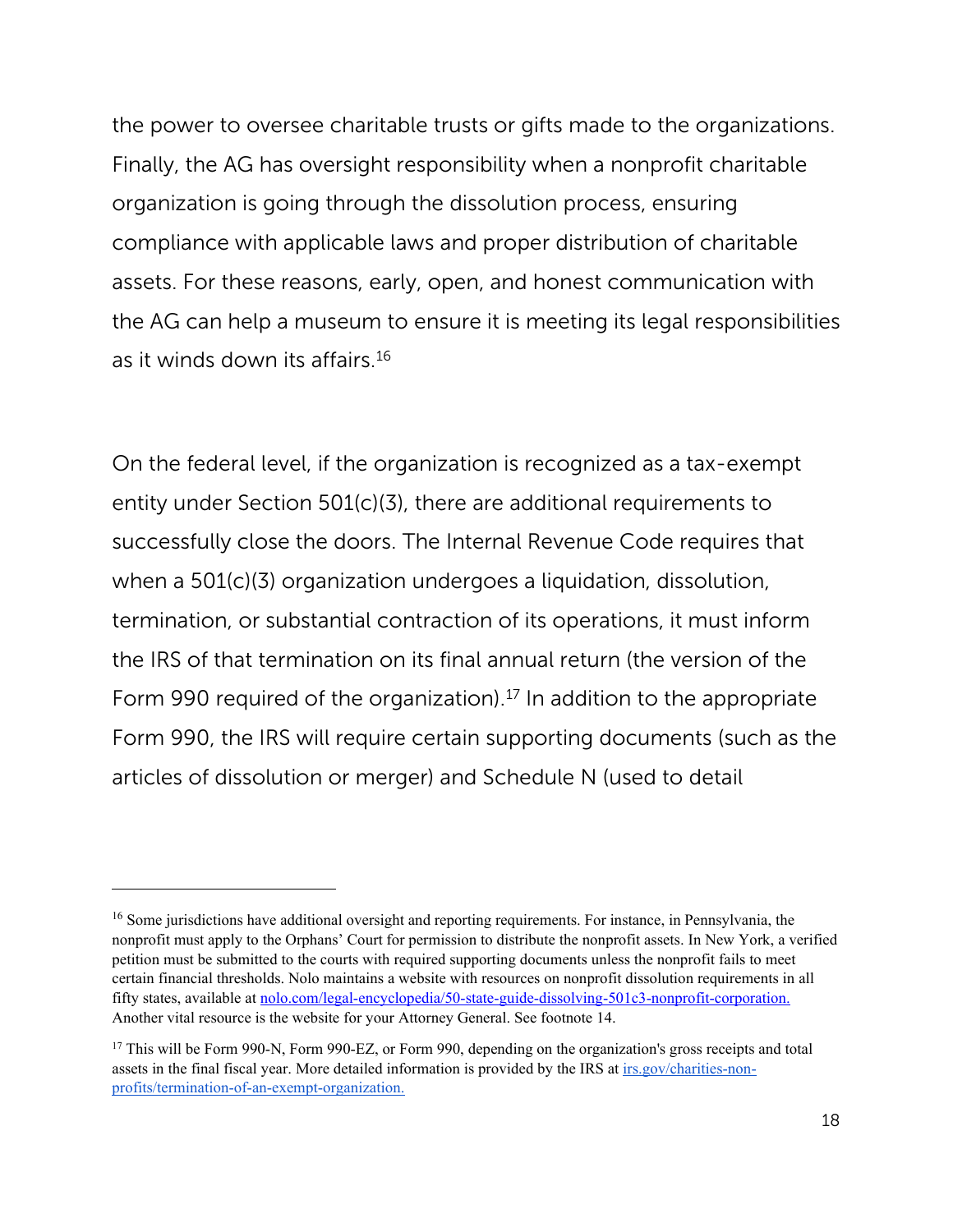information about the organization's dissolution or merger).<sup>[18](#page-18-0)</sup> This notification process will close the organization's account with the IRS.[19](#page-18-1)

Regarding the distribution of restricted assets, it may be that limitations on use or disposal of those assets will remain in effect unless judicial approval to deviate from those restrictions is granted.<sup>[20](#page-18-2)</sup> For example, restrictions on endowment funds or donor restrictions on collection objects cannot be ignored or broken simply because the museum is closing. Additionally, under the museum's articles of incorporation or applicable state law, upon dissolution any remaining assets may be required to be distributed to one or more charitable organizations with a similar charitable purpose. In many states, the AG will review the proposed dissolution to ensure the organization is complying with this distribution restraint and that the organization's assets will continue to be used for the purpose stated in the organization's governing documents.<sup>[21](#page-18-3)</sup> This is another opportunity to apply the museum's conflict of interest policy, as adherence to that document should assist the museum staff and members of the governing authority in meeting legal and ethical

<span id="page-18-0"></span><sup>18</sup> Information about Schedule N can be found a[t irs.gov/forms-pubs/about-schedule-n-form-990.](https://www.irs.gov/forms-pubs/about-schedule-n-form-990)

<span id="page-18-1"></span> $19$  Your state AG may require certified copies of some or all of the IRS paperwork.

<span id="page-18-2"></span> $20$  Consulting and/or working with an accountant with nonprofit experience is also recommended.

<span id="page-18-3"></span> $21$  This distribution requirement may be avoided if the organization's charitable purpose has become illegal, impossible, or impracticable. This depends on the state's relevant laws.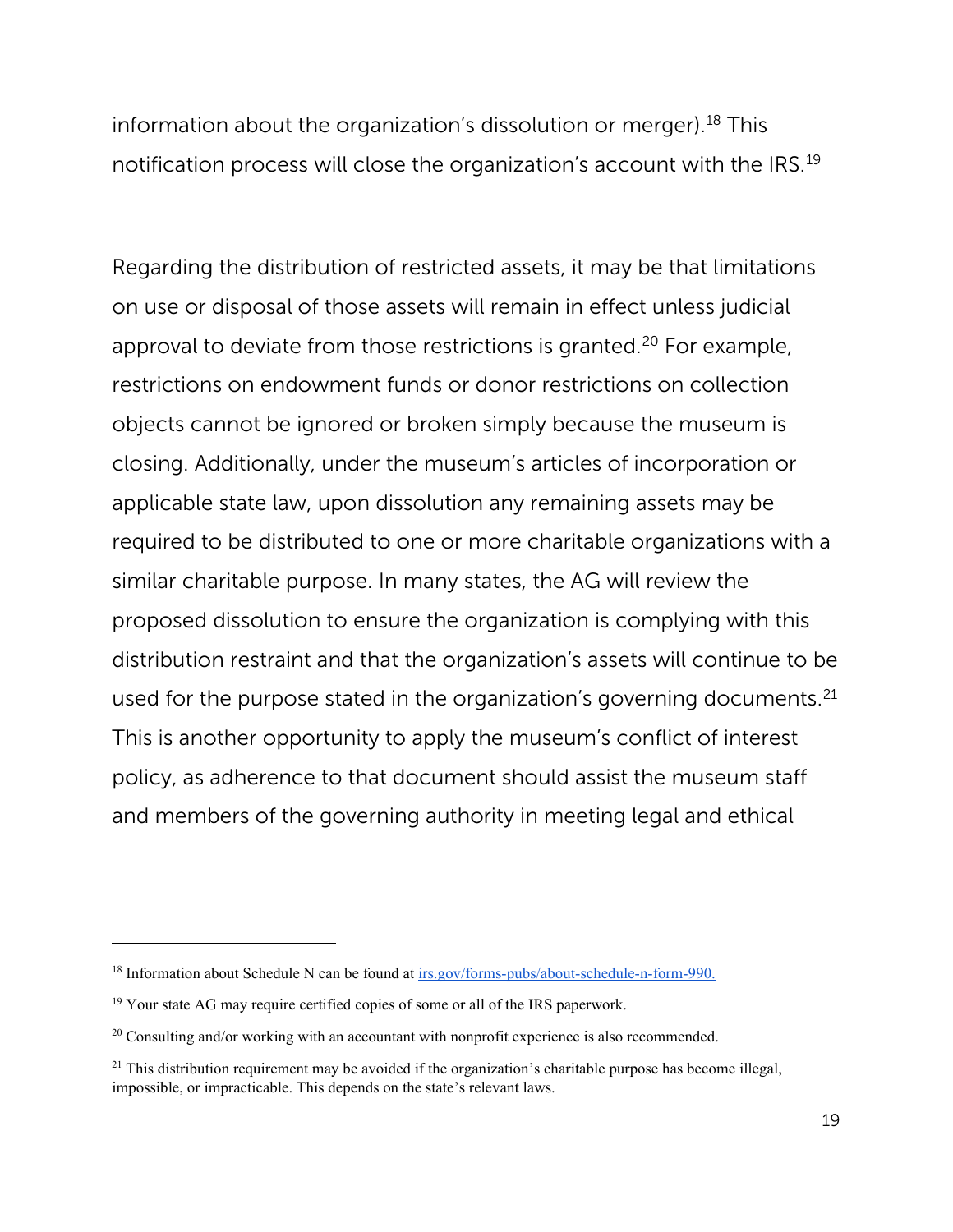obligations and ensure the actions are conducted in a manner that upholds legal requirements and ethical best practices.

#### <span id="page-19-0"></span>Ethical Issues

In addition to following applicable laws, the museum will need to be sure that it proceeds according to applicable ethical standards. A history museum's resources—its collections of objects, documents, and other records; built environments, cultural landscapes, historical viewsheds, archaeological sites, and other evidence of the past—are critical to understanding the past.<sup>[22](#page-19-1)</sup> As a result, they have immeasurable educational and cultural value. According to the AASLH Statement of Standards and Ethics, "In fulfillment of their public trust, association members must be responsible stewards, giving priority to the protection and management of the historical resources within their care and preserving the physical and intellectual integrity of these resources.["23](#page-19-2) This duty to protect and preserve historical resources should inform the discussions surrounding the possible dissolution of a museum, as well as the actions taken once a decision is made.

<span id="page-19-1"></span><sup>22</sup> *Statement of Standards and Ethics*, American Association for State and Local History, revised 2018: 1, [download.aaslh.org/AASLH+Statement+of+Standards+and+Ethics+-+Revised+2018.pdf.](http://download.aaslh.org/AASLH+Statement+of+Standards+and+Ethics+-+Revised+2018.pdf)

<span id="page-19-2"></span> $23$  Ibid., 2.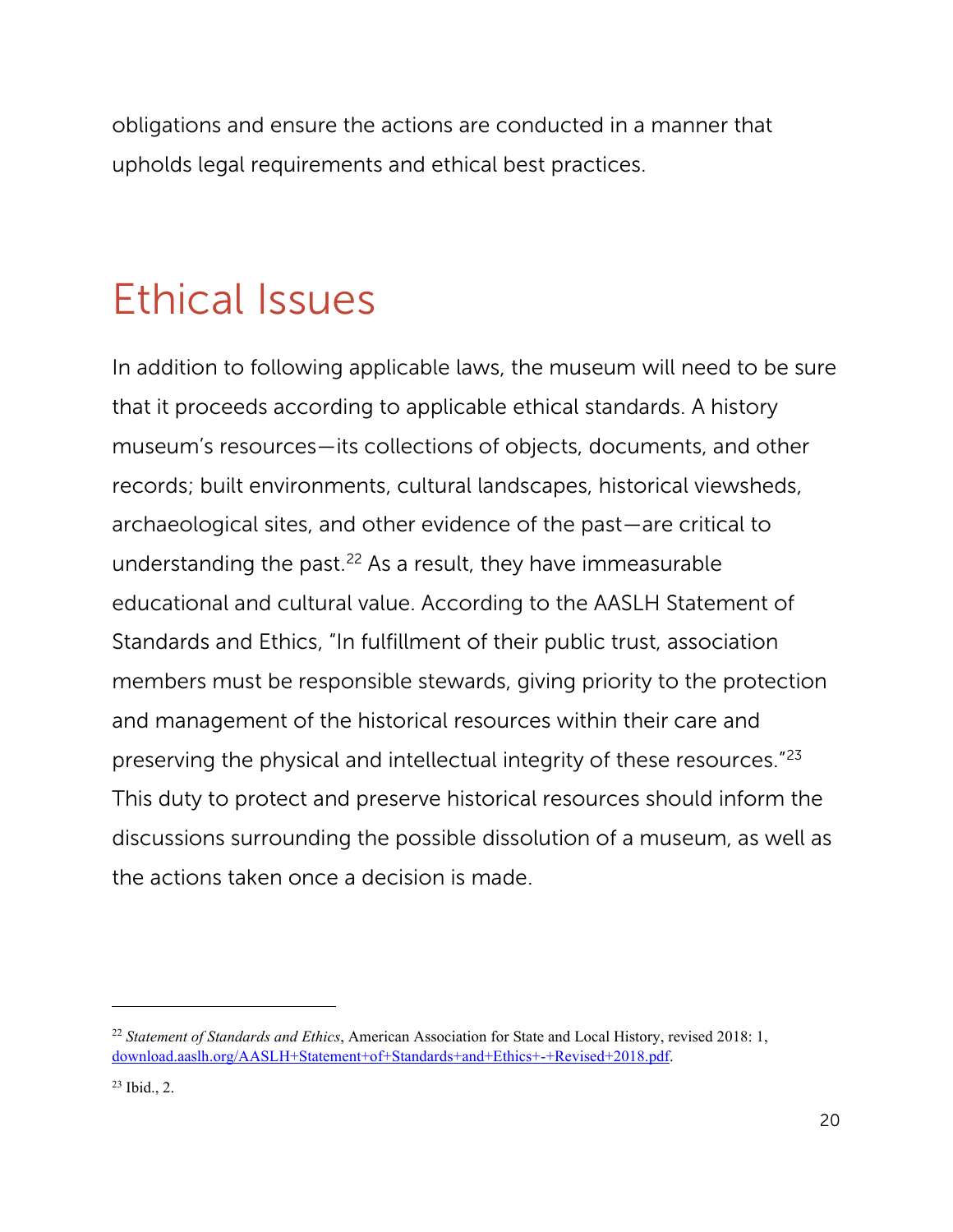AASLH's Statement of Standards and Ethics requires that historical resources not be treated as financial assets; therefore, it is preferable that they not be sold or seized to satisfy debt. $24$  History organizations should explore ways that their collections and other resources can remain in the public domain, preferably in the care of other organizations that have the capacity to preserve and maintain the resources and use them for the benefit of the public. These resources might be donated or sold to another history organization. In some cases, they might be transferred to organizations that might use them for research or for educational programs. In all of these instances, the process of deaccessioning and disposal should be carefully documented, and the records of the transactions preserved.[25](#page-20-1)

Care should be taken in all transactions related to the closing of a museum to ensure that there are no conflicts of interest. Members of an organization's governing authority, history museum leadership and staff, and volunteers and their family members must not be seen to benefit from the museum's dissolution. Even during the process of dissolving, a history museum's conflict of interest policy (which should specify

<span id="page-20-0"></span> $24$  Ibid., 2. This view as well as the other ethical principles mentioned are also reflected in the American Alliance of Museums' *Code of Ethics for Museums* [\(aam-us.org/programs/ethics-standards-and-professional-practices/code-of](https://www.aam-us.org/programs/ethics-standards-and-professional-practices/code-of-ethics-for-museums)[ethics-for-museums\)](https://www.aam-us.org/programs/ethics-standards-and-professional-practices/code-of-ethics-for-museums). Further guidance concerning the appropriate use of funds realized from the sale of deaccessioned objects may be found in AAM's white paper *Direct Care of Collections: Ethics, Guidelines and Recommendations* (*.*

<span id="page-20-1"></span><sup>25</sup> *Statement of Standards and Ethics,* 2.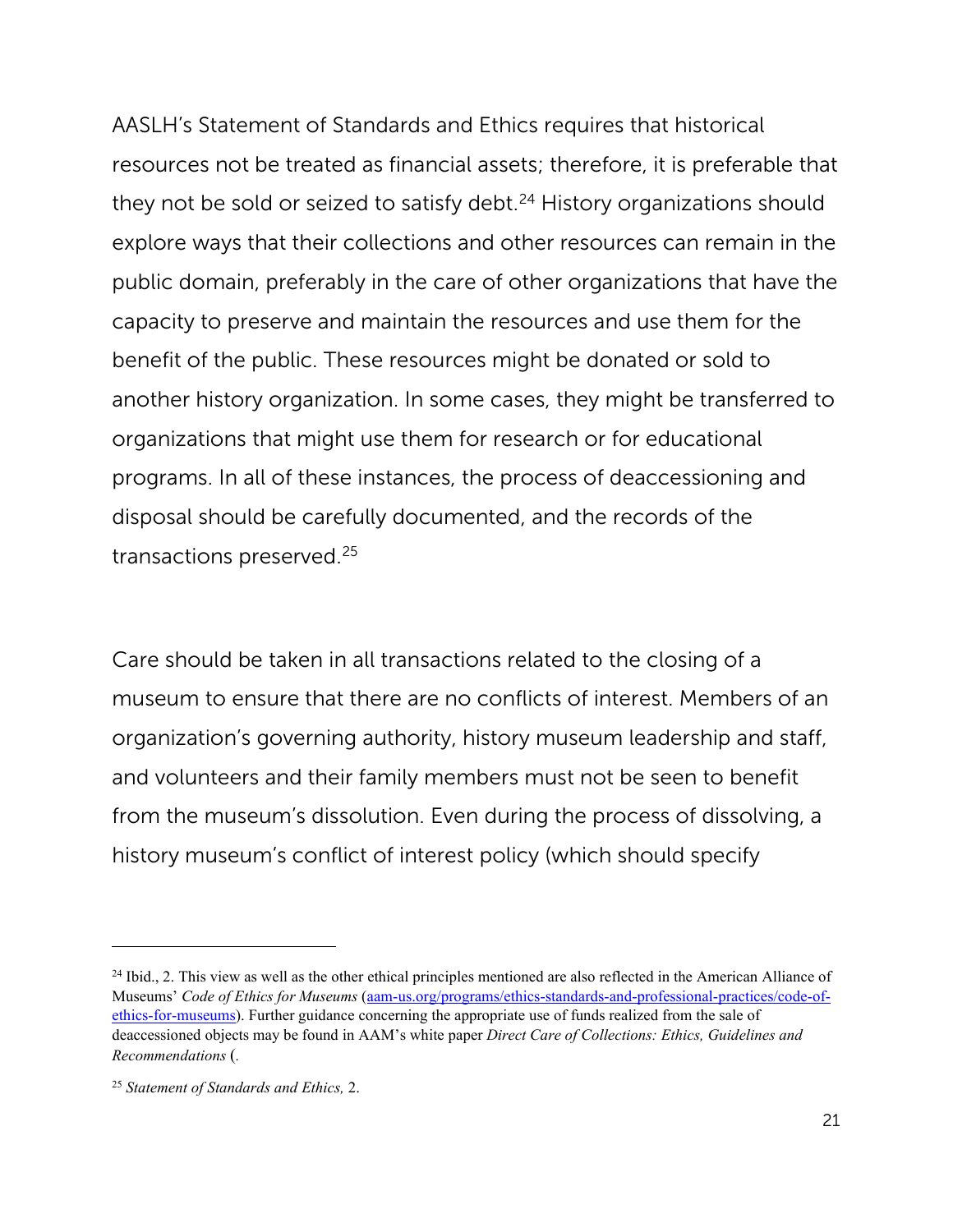whether employees, trustees, and/or volunteers may or may not acquire deaccessioned objects) continues to apply.

The ultimate responsibility for a history museum's assets rests with its governing authority, which is responsible for protecting the organization's good name as well as its resources.[26](#page-21-1) Even when the governing authority can no longer ensure that the historical museum has the financial and human resources necessary to fulfill the organization's mission,<sup>[27](#page-21-2)</sup> it must uphold professional ethical standards and be sure that the museum's community understands the responsibilities that holding historical resources entail, including the responsibility to preserve these resources for the benefit of the public.

#### <span id="page-21-0"></span>What Happens to the Collection(s)?

When closing a history museum, the goal should be for the collection to continue to be used for the benefit of the public. Transferring ownership to another museum can ensure that proper standards of care will be maintained and that objects will continue to be available for exhibition and study. It may not be possible to find a single museum that can take on the entirety of the collection; consequently, the collection may need

<span id="page-21-1"></span> $26$  Ibid., 3.

<span id="page-21-2"></span> $27$  Ibid., 3.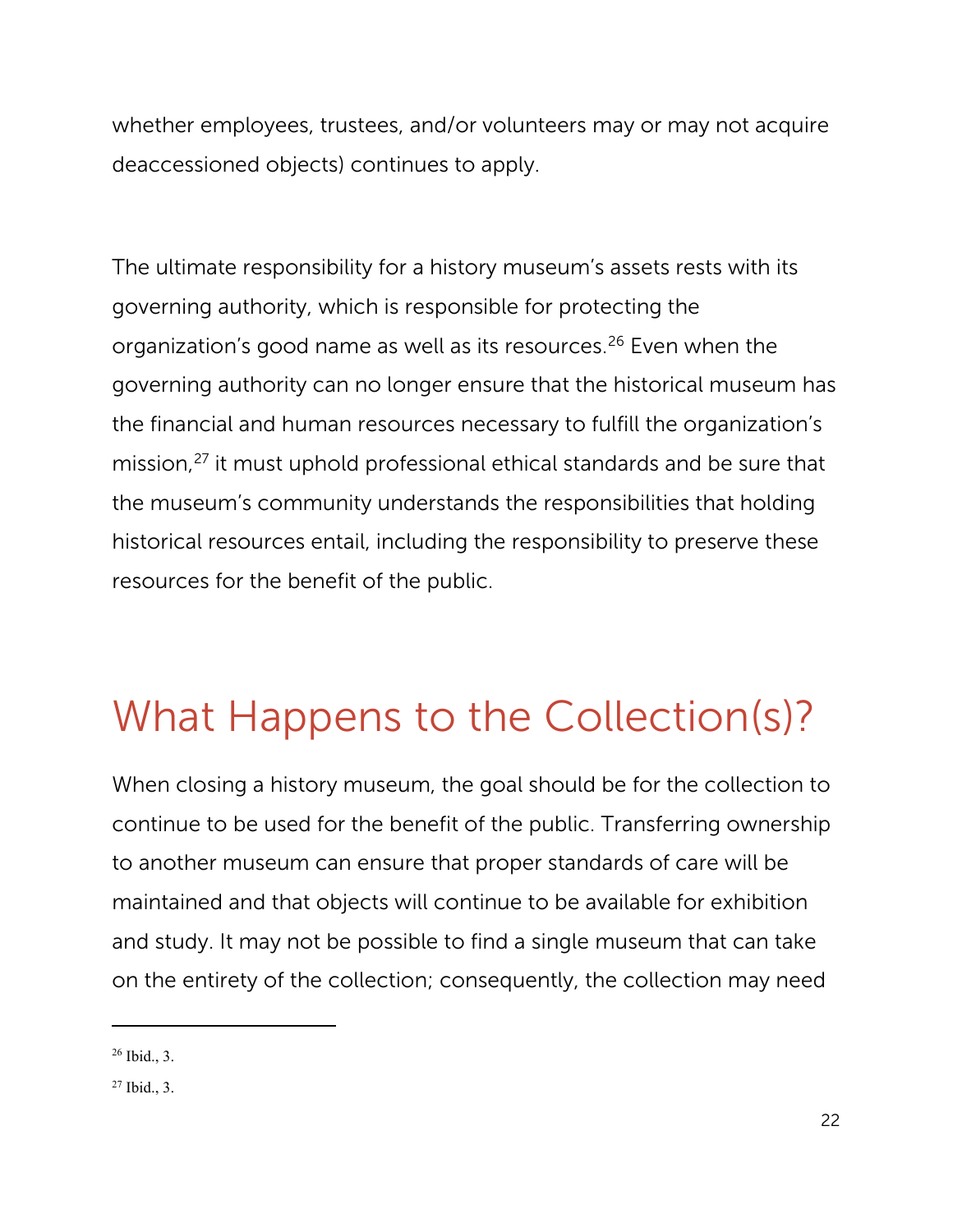to be divided among multiple organizations. To ensure smooth transfer of ownership, the following steps should be followed, in connection with the museum's Collections Management Policy:

The closing museum should have a complete deed of gift for every object leaving the collection.[28](#page-22-0) If there is no deed of gift but the donor is known, that paperwork should be completed prior to transfer. The museum is under no obligation to notify donors of the transfer of ownership (and there are legal and tax consequences of returning objects to donors that may affect the donor and the museum), although they may wish to do so in an effort to assure donors of ongoing collections care. Objects on long-term loan or in temporary custody should be returned to the owner. If an object's origin is unknown, it may be considered undocumented or abandoned property and the museum will need to be able to provide evidence of how long it has been in their possession. In some cases, the museum may be able to establish title to the object prior to deaccessioning and disposal: laws on this vary by state<sup>[29](#page-22-1)</sup>

<span id="page-22-0"></span><sup>28</sup> For more on this topic, see "A Guide to Deeds of Gift," *Society of American Archivists*, [www2.archivists.org/publications/brochures/deeds-of-gift.](https://www2.archivists.org/publications/brochures/deeds-of-gift)

<span id="page-22-1"></span><sup>&</sup>lt;sup>29</sup> For a summary of abandoned property laws by state, see "Museum Property Acts and Abandoned Loan Legislation," *Association of Registrars and Collections Specialists,* June 2018, [arcsinfo.org/content/documents/arcsmuseumpropertyandoldloanlegislationjune2018.pdf.](https://www.arcsinfo.org/content/documents/arcsmuseumpropertyandoldloanlegislationjune2018.pdf.)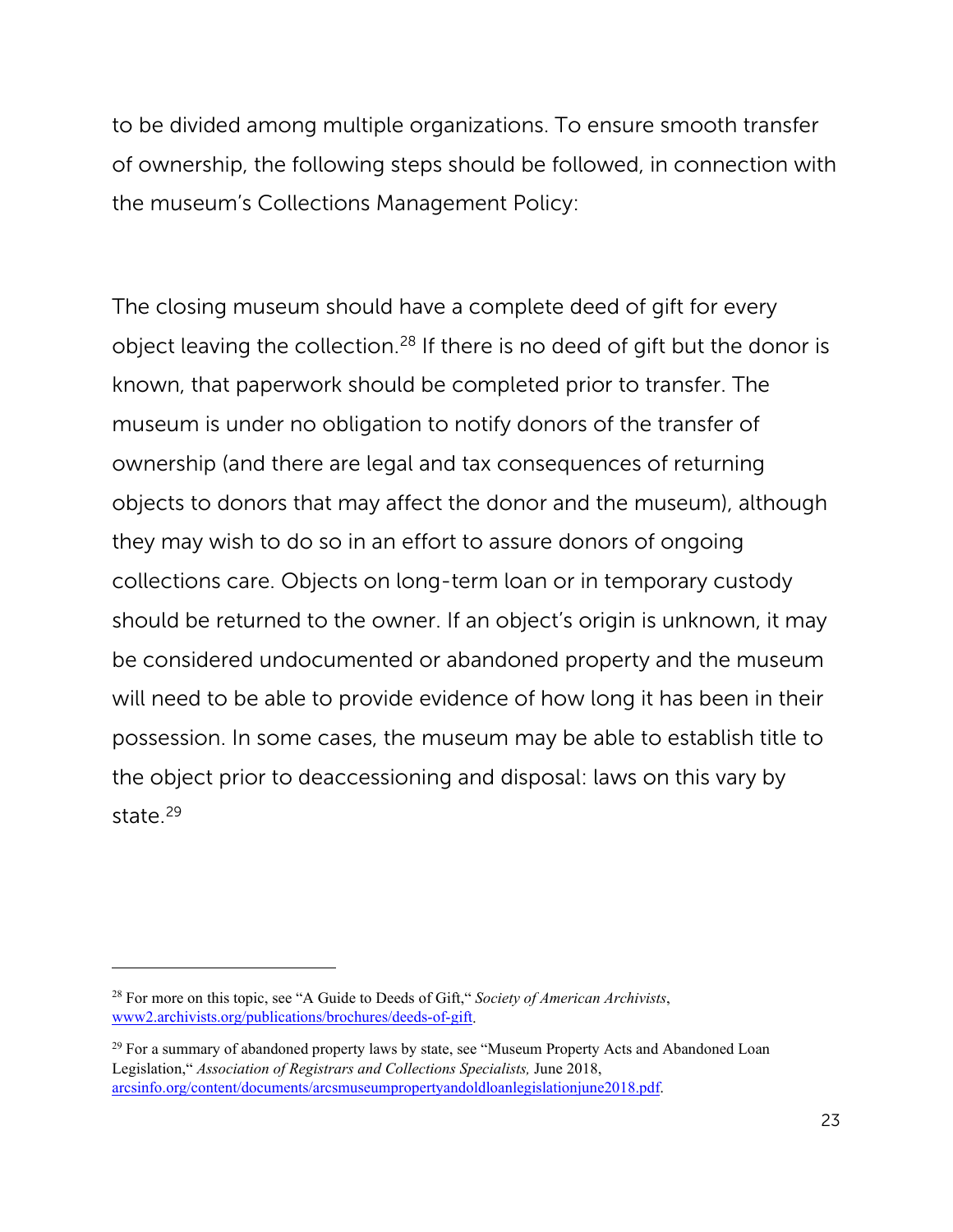If the closing museum needs assistance in locating museums that may be interested in acquiring their collection, local members of the AASLH Field Services Alliance<sup>[30](#page-23-0)</sup> and their state museum association<sup>[31](#page-23-1)</sup> may have suggestions about how to proceed. Museums, universities, libraries, and other organizations that maintain study collections should be considered. Affinity groups related to the museum's collections or online groups and message boards may also be helpful.

Museums that agree to accession objects from the dissolving museum's collection should go through their own standard acquisitions process and ensure that they have the resources and capacity to properly steward the objects coming into their collection. There will likely be costs associated with the transfer of ownership. Establishing how those costs will be covered should be part of the transfer agreement.

The deaccession and transfer process should be carefully documented, and all physical and digital information pertaining to an object should accompany it to the new organization. This can be a labor-intensive process and may require assigning or hiring staff to specifically focus on object records and deaccession and disposal documentation. The closing museum should also find a home for its organizational archives.

<span id="page-23-0"></span><sup>&</sup>lt;sup>30</sup> For more on the Field Services Alliance, visit aaslh.org.

<span id="page-23-1"></span><sup>31</sup> For a list of museum associations by state, see "State Museum Associations," *Coalition of State Museum Associations*[, statemuseumassociations.org/directory.](https://statemuseumassociations.org/directory/)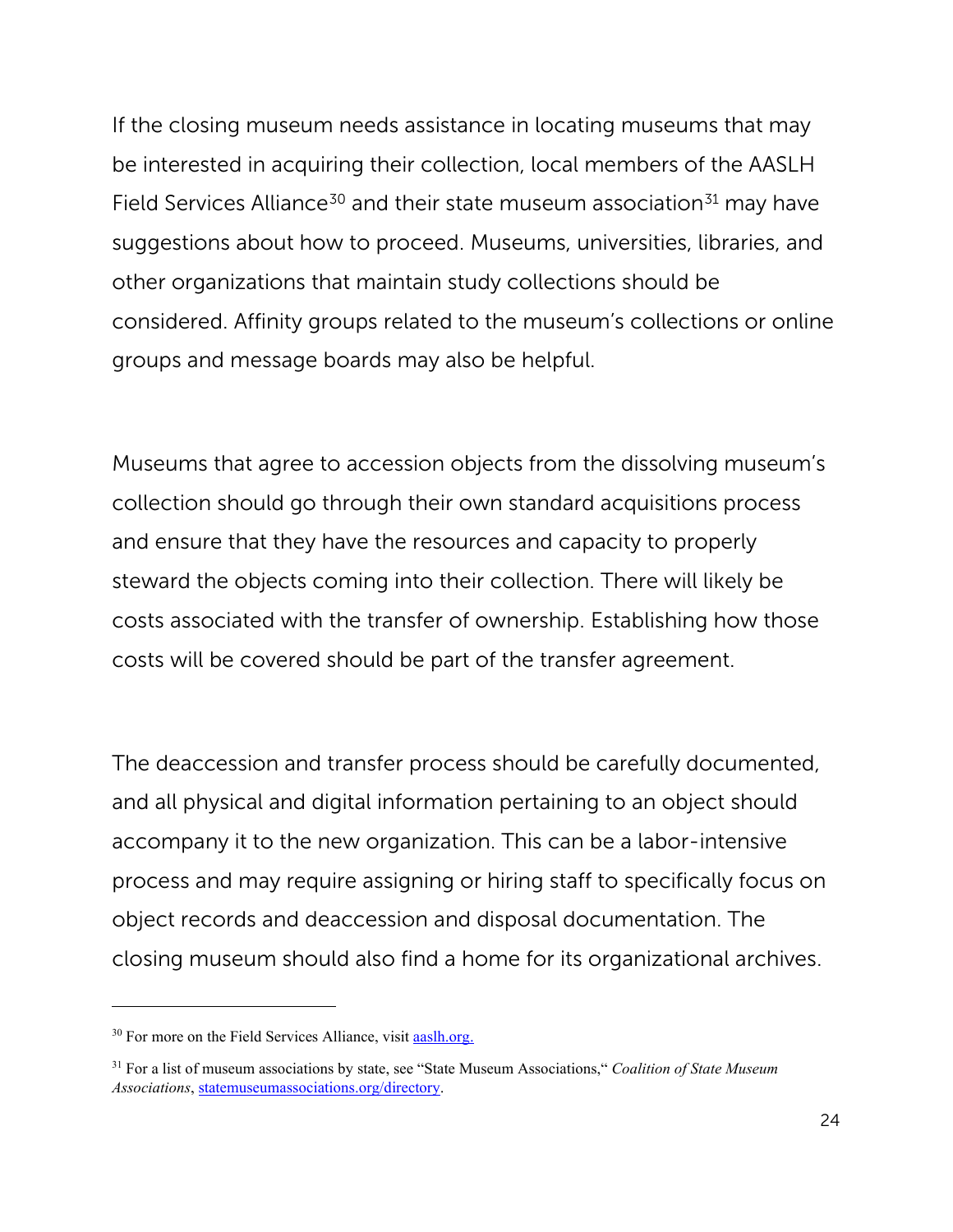You may want to reach out to your local or county repository for suggestions, or to other archival societies and professional organizations in your state or region for help.

There will likely be some objects in the collection that either do not meet current standards of museum quality, or for which there is not a viable recipient organization, possibly including education or study collections. The museum will need to deaccession those items as well and select an appropriate disposal option in accordance with its Collection Management Policy. Any income realized from the disposal of collections objects may be used for the direct care of other objects that are being transferred to another organization. They may be sold or disposed of, although they may not be sold as a means of generating operational income or paying off debts.<sup>[32](#page-24-0)</sup> Records related to any objects that are ultimately sold should be maintained in an appropriate public repository. The museum may wish to work with an appraiser $33$  or dealer to arrange an auction of higher-value items, then organize a public sale of items of less monetary or cultural value. Museum equipment, furniture, and office supplies could also be included in such a public sale. Finally, any objects or materials that remain will need to be donated or

<span id="page-24-0"></span><sup>32</sup> See AASLH's *Valuing History Collections* position paper (May 2020) at

download.aaslh.org/AASLH+Valuing+History+Collections+Position+Paper+May+2020.pdf, as well as AAM's "Questions and Answers About Selling Objects from the Collection,[" aam-us.org/programs/ethics-standards-and](https://www.aam-us.org/programs/ethics-standards-and-professional-practices/questions-and-answers-about-selling-objects-from-the-collection/)[professional-practices/questions-and-answers-about-selling-objects-from-the-collection.](https://www.aam-us.org/programs/ethics-standards-and-professional-practices/questions-and-answers-about-selling-objects-from-the-collection/)

<span id="page-24-1"></span><sup>33</sup> See "Find an Appraiser," *American Society of Appraisers*[, appraisers.org/find-an-appraiser.](https://www.appraisers.org/find-an-appraiser)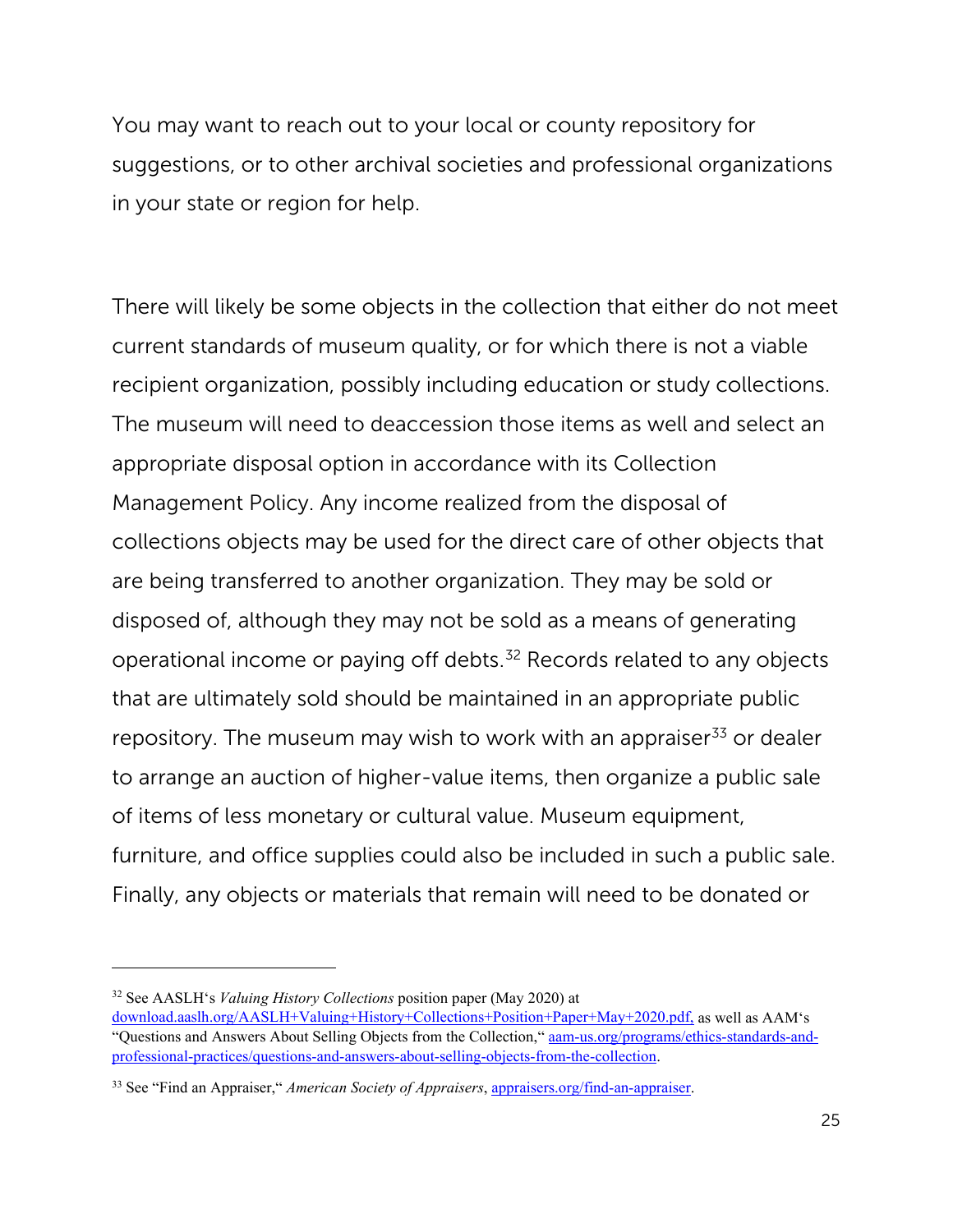disposed of. In determining the best method for disposing of the museum's assets, members of the governing authority must be mindful of their fiduciary duties to the museum.

#### <span id="page-25-0"></span>What Happens to the Building(s)?

Closing museums also face the challenge of determining what to do with the museum building, particularly if it is historic. It is important to determine whether the building is part of the museum collection and, if so, to understand the terms of the deed of gift. There may be a legal requirement set forth in the deed to offer the building to a specified organization before it can be sold to the public. The closing museum should also consider if the building needs significant repairs and if there are components of the building (fixtures, mantles, etc.) that are separately accessioned objects in the museum's collection. If the museum is not dissolving their nonprofit status, they may wish to consider whether they have the capacity to utilize the building as a source of revenue. Options for the museum building include:

Establish an easement for historic structures. An easement will protect the exterior and interior historical integrity of a building forever. A preservation easement is a legal agreement that will ensure the historic and architectural qualities of a property will not be destroyed and is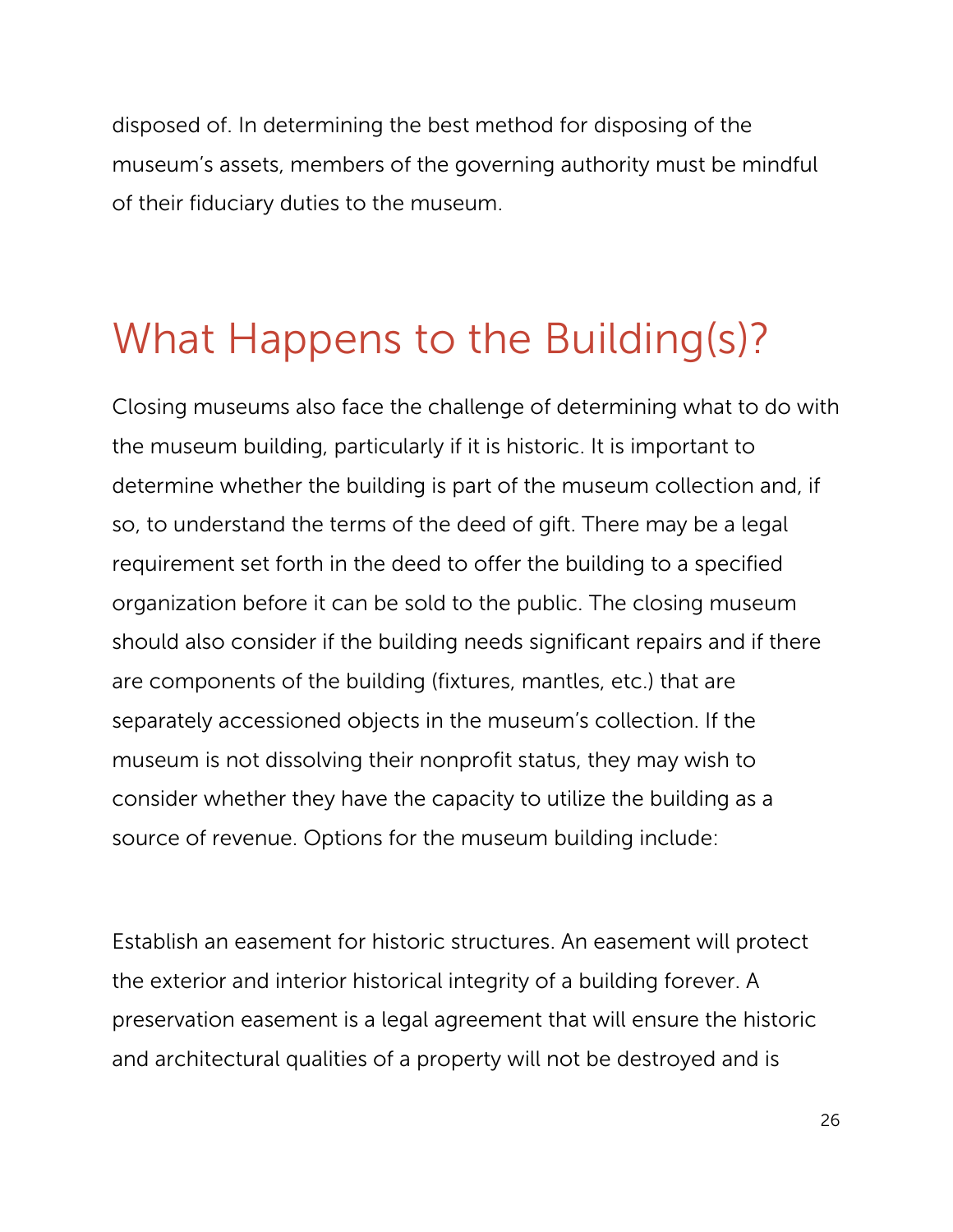binding on all future owners.<sup>34</sup> It will prohibit demolition of the building, can prohibit new building on the lot, and requires that the property be properly maintained. Future owners must consult with the easementholder about changes to the interior and exterior. There are also potential tax benefits for the owner of a property with a preservation easement[.35](#page-26-1) On the other hand, imposing easements may diminish the property's value or deter a sale.

Even if the building is located in a preservation district, an easement is a stronger preservation tool as it is permanent, while zoning ordinances can change in the future. An easement-holder will need to be established, and those options vary by state; the State Historic Preservation Office (SHPO) can provide guidance.<sup>[36](#page-26-2)</sup> There are associated costs which will need to be considered.

Repurpose the building. Depending on the type of structure and its condition, there may be opportunities to repurpose the building and utilize it as a source of income by renting it for events, office space, or

<span id="page-26-0"></span><sup>34</sup> See "Preservation Easements," *National Trust for Historic Preservation,* 

[forum.savingplaces.org/learn/fundamentals/preservation-law/easements.](https://forum.savingplaces.org/learn/fundamentals/preservation-law/easements) The museum should verify the ownership status of the building prior to beginning this process and determine whether any easements or covenants already exist.

<span id="page-26-1"></span><sup>&</sup>lt;sup>35</sup> See "Easements to Protect Historic Properties: A Useful Historic Preservation Tool with Potential Tax Benefits," *National Park Service,* 2010, [nps.gov/tps/tax-incentives/taxdocs/easements-historic-properties.pdf.](https://www.nps.gov/tps/tax-incentives/taxdocs/easements-historic-properties.pdf)

<span id="page-26-2"></span><sup>36</sup> See "State Historic Preservation Offices," *National Park Service*, March 5, 2019, [nps.gov/subjects/nationalregister/state-historic-preservation-offices.htm.](https://www.nps.gov/subjects/nationalregister/state-historic-preservation-offices.htm)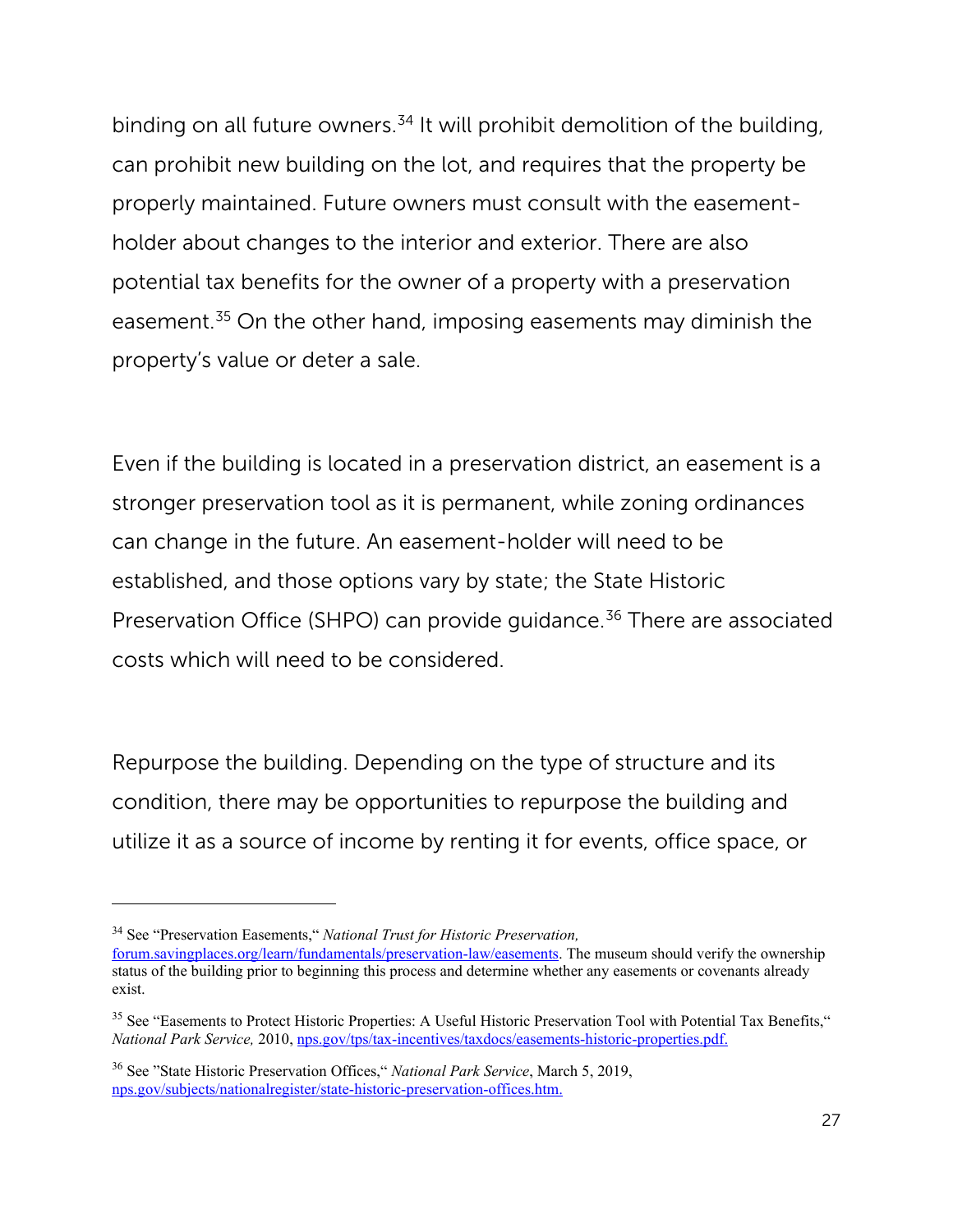residential tenants. These options may be particularly attractive if the museum is not fully dissolving, but the museum leadership should carefully consider the time and resources that will be needed for such repurposing.

Donate and move the building. There may be situations where the best option for the building is to move it to another site, where it will become part of the collection of another museum or organization. Many of the same considerations for transfer of collections objects (see "What Happens to the Collection(s)?" above) will apply. The feasibility, risk, and cost of moving an historic structure should also be carefully considered, and the museum should work with a company experienced in the relocation of historic structures.

Sell the building. Once any legal requirements regarding the restrictions of sale, use, and modification have been fulfilled, the museum should work with an experienced realtor to determine a plan for how the sale will be marketed and how offers will be entertained; they may wish to ask potential buyers to submit a letter along with their offer and should be prudent in avoiding any conflicts of interest. The museum should also be forthcoming with potential buyers about their capacity to mitigate any costs related to necessary building repairs. Money from the sale can be used to reimburse expenses associated with the sale, and plans should be made for how any remaining funds will be allocated, such as going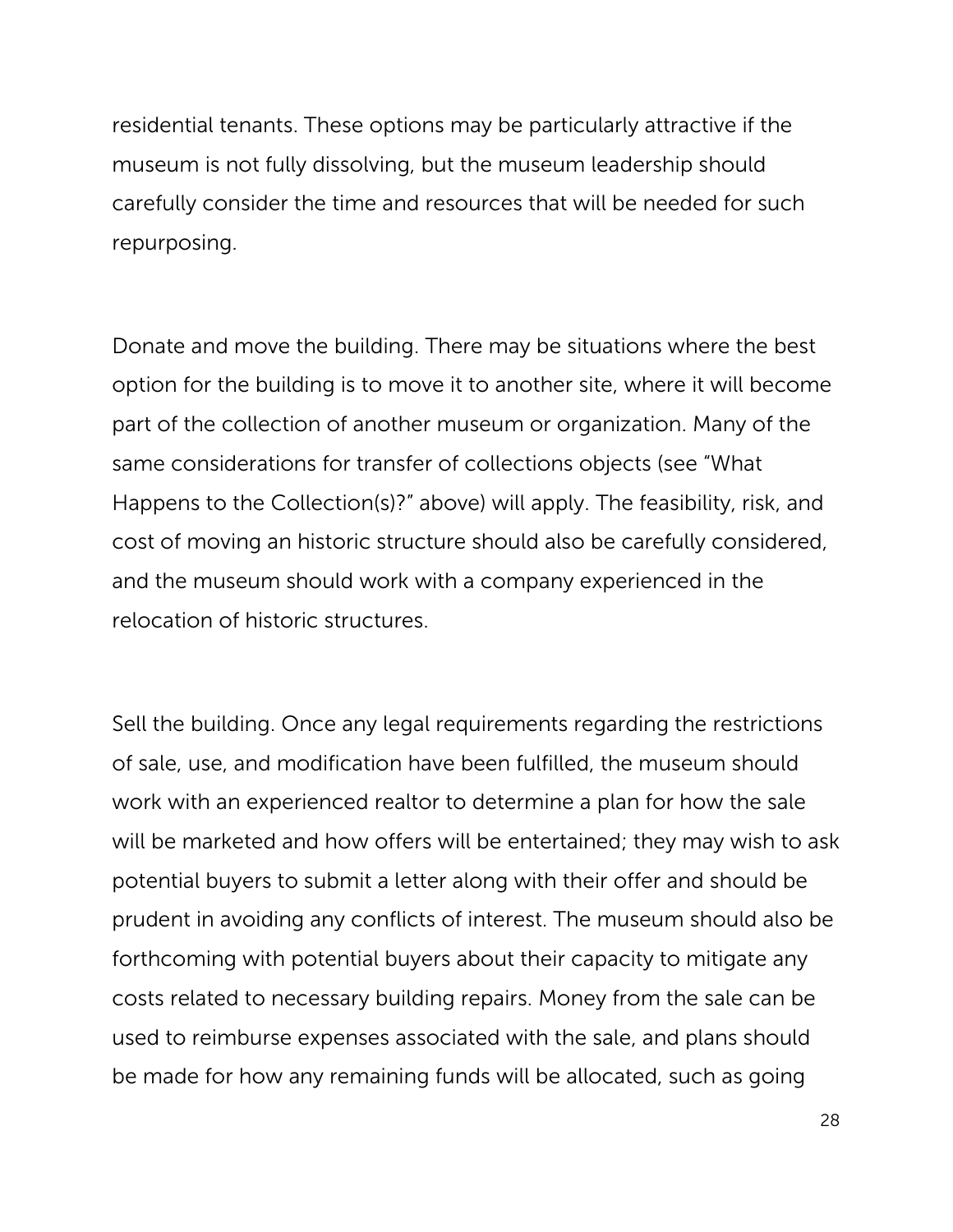towards caring for the collection, programming, and/or to an easement defense fund.

Demolish the building. While demolition is generally a last resort, if the conditions of the building are beyond repair and there are no financial resources available for necessary repairs, destruction may need to be considered in the interest of public safety. The museum should consult with local government and any preservation easement holders to ensure that all regulations are followed and to obtain the necessary permits. Building interiors and exteriors should be photographed for archival records. As there may be elements of the structure that can be sold or donated as architectural salvage, a clear agreement about the treatment of those elements should be made with the demolition contractor prior to the start of work.

#### <span id="page-28-0"></span>Conclusion

We hope that this resource has offered a helpful place to start as you consider the options for your museum. You do not have to go it alone. In addition to regional, state, and national museum organizations that can assist with identifying resources, you can also consult with a nonprofit attorney and nonprofit accountant. Determining the future for a history museum can be difficult, depressing, and stressful, but it can also be the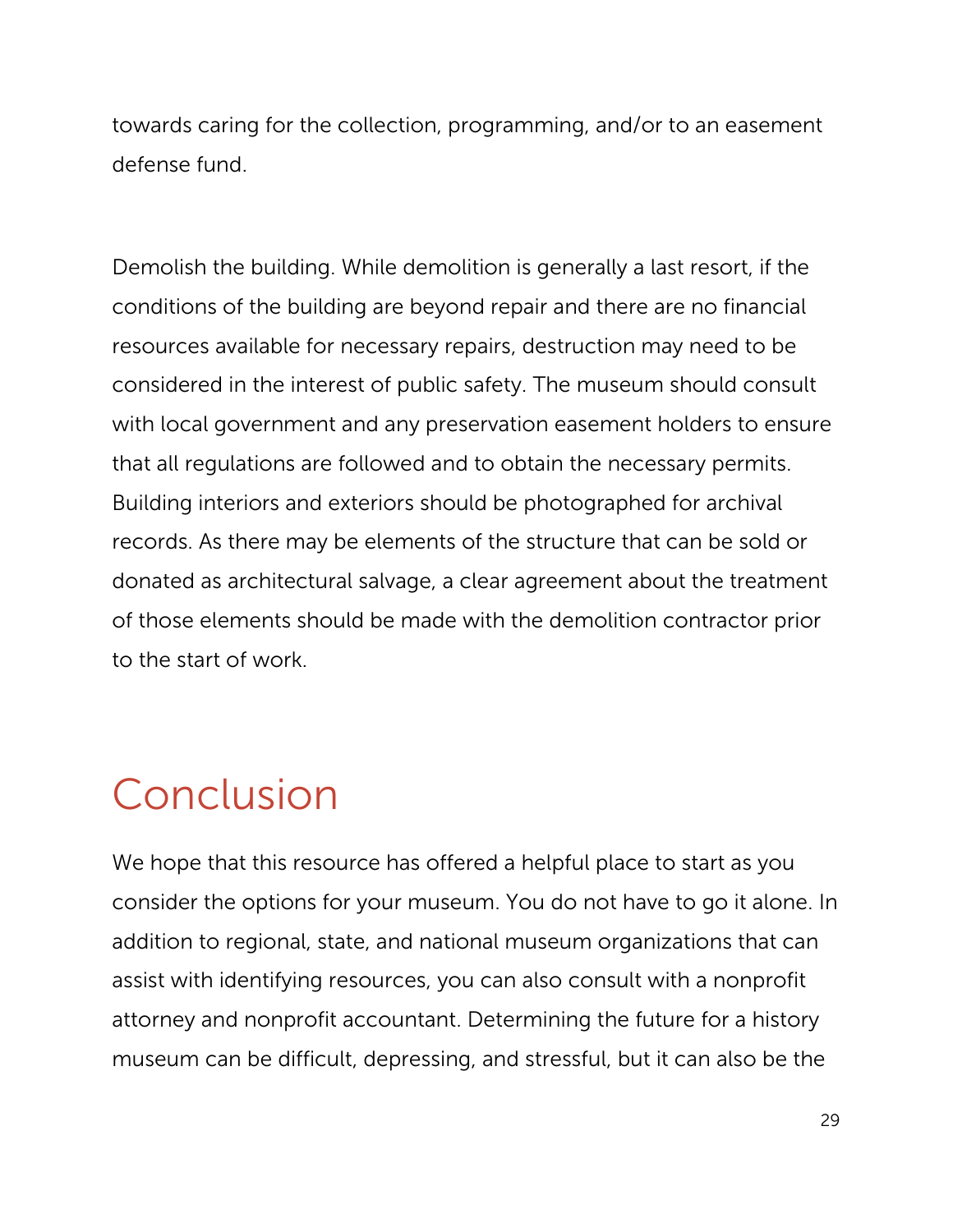beginning of a new chapter for a community. Carefully considering the organization's mission and the community's needs can ultimately lead to a rewarding solution for all involved.

AASLH thanks the following representatives from the Standards and Ethics Committee, Field Services Alliance, and Small Museums Affinity Community for researching and drafting this position paper:

Aimee E. Newell, Stonington Historical Society, chair Monta Lee Dakin, Executive Director (retired), Mountain-Plains Museums Association/Partner, Friesen-Dakin Museum Consulting Emily Hermans, Texas Historical Commission Jennifer Huebscher, Curator of Photography & Moving Images,

Minnesota Historical Society

 $\overline{\phantom{a}}$ 

Heather Hope Kuruvilla, Kutztown University of Pennsylvania

Sally Yerkovich, American-Scandinavian Foundation and Columbia University

This position paper was adopted by the AASLH Council in January 2021. It replaces the 2006 position paper "When a History Museum Closes."

30